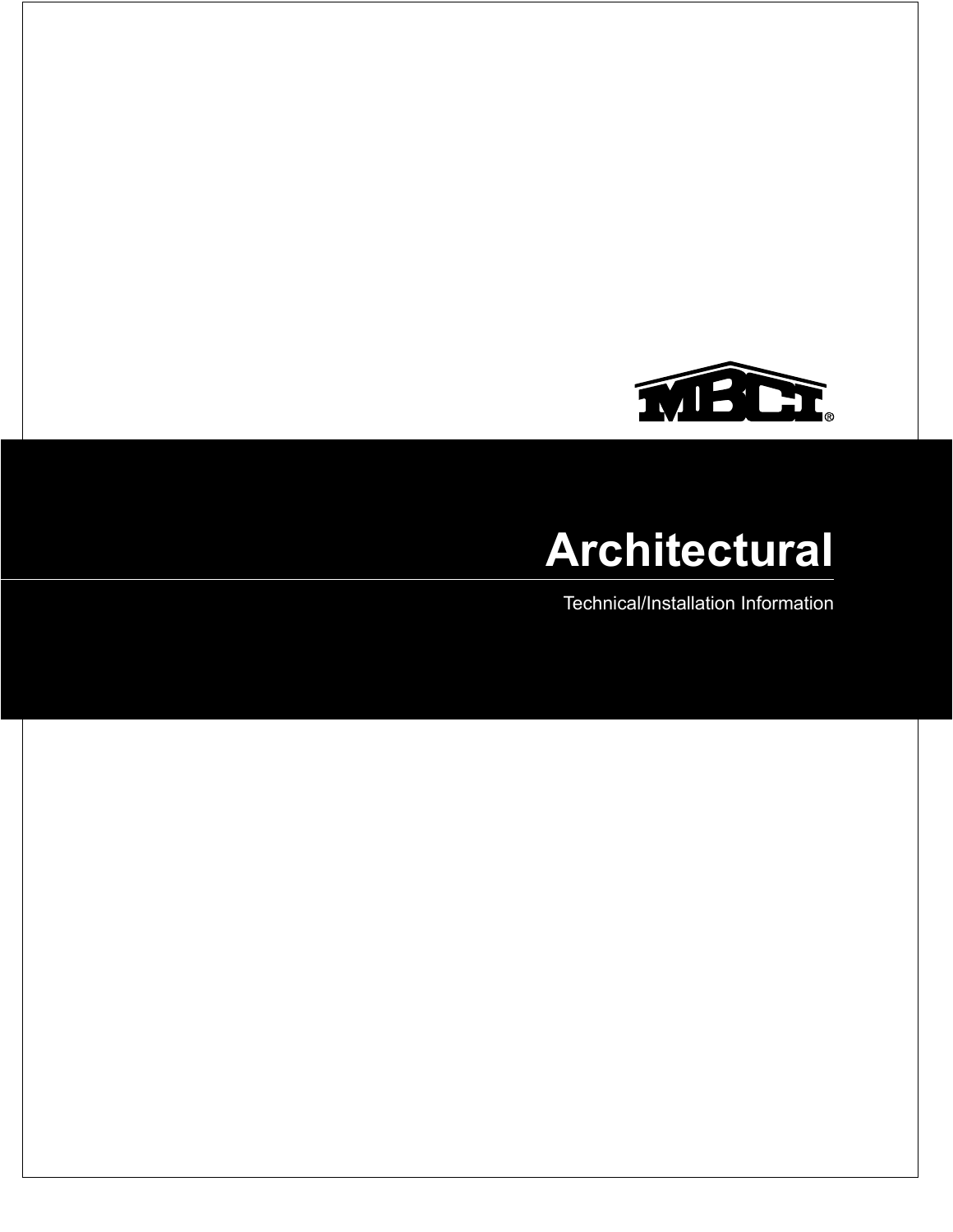### **IMPORTANT NOTICE**

**This information is designed to assist you in product selection, detailing and application. MBCI is prepared and staffed to provide professional assistance to architects, engineers, and contractors. At your request, assistance in budget development, product selection, design data, and application information will be provided.**

© MBCI 2019, part of the Cornerstone Building Brands family.

The Engineering data contained herein is for the expressed use of customers and design professionals. Along with this data, it is recommended that the design professional have a copy of the most current version of the North American Specification for the Design of Cold-Formed Steel Structural Members published by the American Iron and Steel Institute to facilitate design. This Specification contains the design criteria for cold-formed steel components. Along with the Specification, the designer should reference the most current building code applicable to the project jobsite in order to determine environmental loads. If further information or guidance regarding cold-formed design practices is desired, please contact the manufacturer.

Descriptions and specifications contained herein were in effect at the time this publication was approved for printing. In a continuing effort to refine and improve products, MBCI reserves the right to discontinue products at any time or change specifications and/or designs without incurring obligation. To ensure you have the latest information available, please inquire or visit our website at **www.mbci.com.**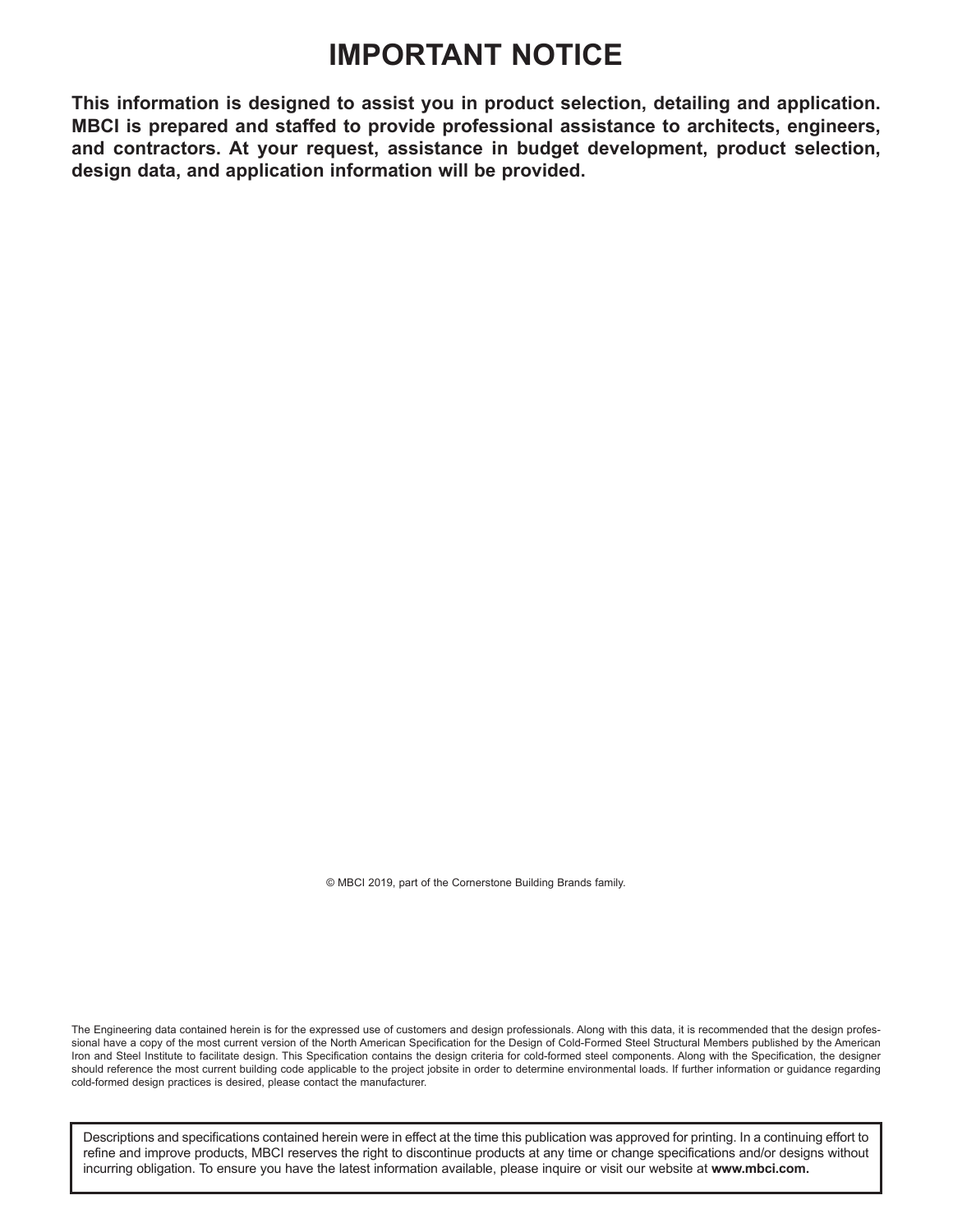

# **TABLE OF CONTENTS**

### **PRODUCT INFORMATION**

| Section Properties and Load Tables |  |
|------------------------------------|--|
|                                    |  |
|                                    |  |
|                                    |  |
|                                    |  |
| Specifications                     |  |
|                                    |  |
|                                    |  |
|                                    |  |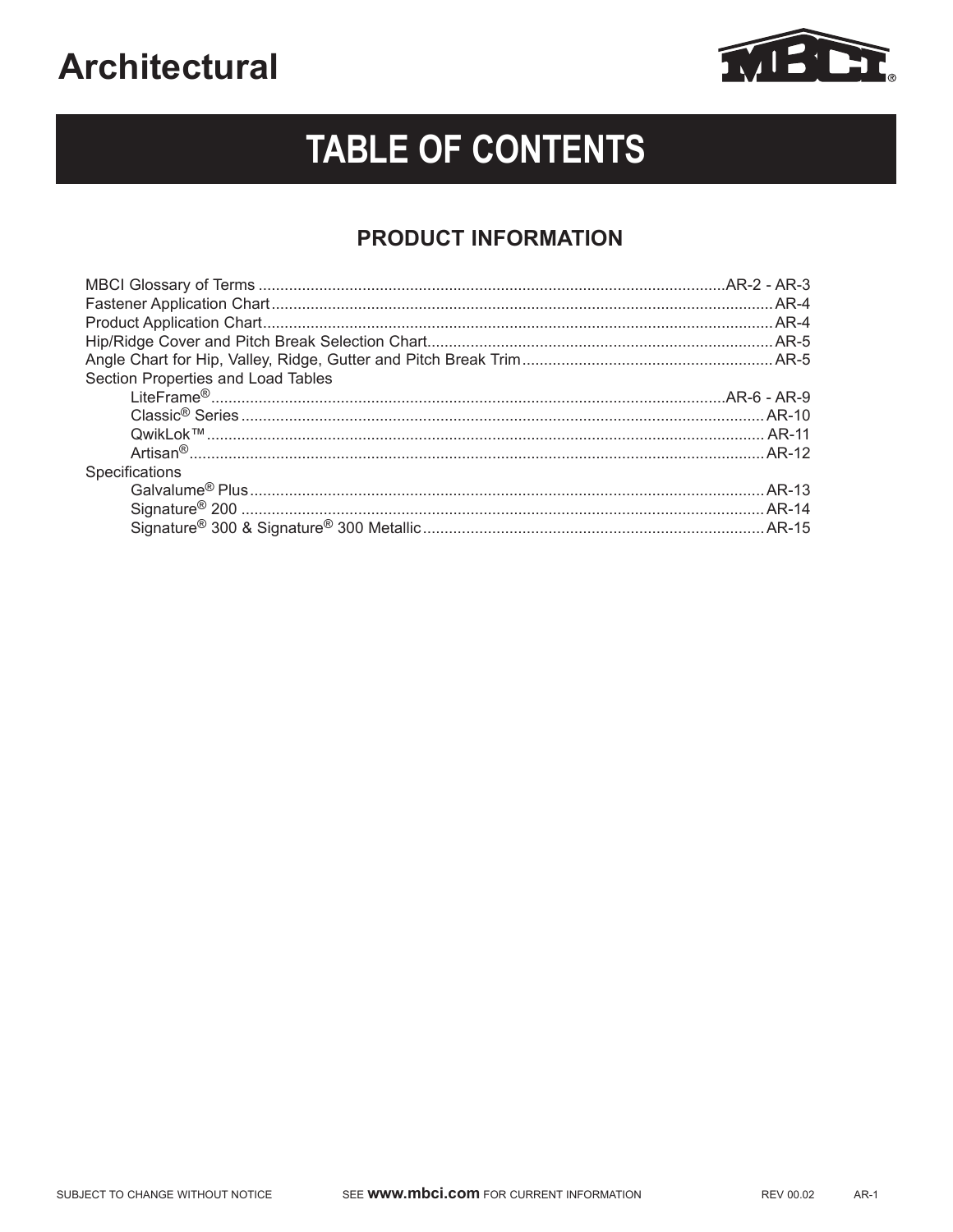

# **PRODUCT INFORMATION**

### **MBCI GLOSSARY OF TERMS**

**AAMA** - Architectural Aluminum Manufacturers Association

**AISI** - American Iron and Steel Institute

**AISC** - American Institute of Steel Construction

**ASTM** - American Society for Testing and Materials

**Approval Drawings** - Drawings provided by MBCI which illustrate our interpretation of the general architectural drawings; to be submitted for verification.

**Base Angle** - An angle used to secure the base of the wall panel to the foundation.

**Bevel** - A sloped or canted surface contiguous with a vertical or horizontal surface.

**Bill of Materials** - An itemized list of materials for fabrication and shipment.

**Building Code** - Regulations established by a recognized agency describing such items as design loads, procedures, construction details, etc. for structures, usually applying to designated geographical locations (city, state, county, etc.).

**Cee Section** - A cold formed secondary structural member formed in the shape of a block "C".

**Canopy** - A sheltering roof structure normally open on one or more sides.

**Caulk** - To seal and make weather-tight the joints, seams, or voids by filling with a compound or material. To fill cracks and crevices using a non-hardening, putty-like compound often applied from a pressure gun.

**Clip** - (Panel) A concealed fastening device.

**Closure Strip** - Any material used to close openings created by joining metal panels and flashing, usually formed to the panel profile.

**Color Bond** - Galvanized steel prepared to accept field painting.

**Coping** - The capping or top course of a wall, usually adapted to the protection of the wall from weather.

**Curtain Wall** - Perimeter wall panels which carry only their own weight and wind load.

**Design Loads** - Engineering criteria used to establish or meet safety factors as set forth by building codes.

**Eave** - The line formed by the intersection of the roof and sidewall.

**Eave Strut** - A structural member at the eave to support roof panels and wall panels.

**Embossing** - A process used to imprint a textured surface on preformed metal products.

**Facade** - A false front of a building; e.g., sloped mansard, vertical fascia, canted soffit.

**Felt** - Impregnated paper, commercially supplied in rolls, used as a moisture barrier between preformed panel and substructure.

**Gable** - A triangular portion of the endwall of a building directly under the sloping roof and above the eave line.

**Gable Roof** - A double sloped roof.

**Galvalume®** - The Bethlehem Steel trade name for a patented sheet steel having a hot-dip coating of corrosion resistant aluminum-zinc alloy. The Galvalume sheet coating consists of an alloy of nominally 55% aluminum, 1.6% silicon, and the balance zinc by weight, as listed in ASTM designation A792. On a volume basis, the coating is approximately 80% aluminum. GALVALUME<sup>®</sup> is a registered trademark of BIEC International Inc.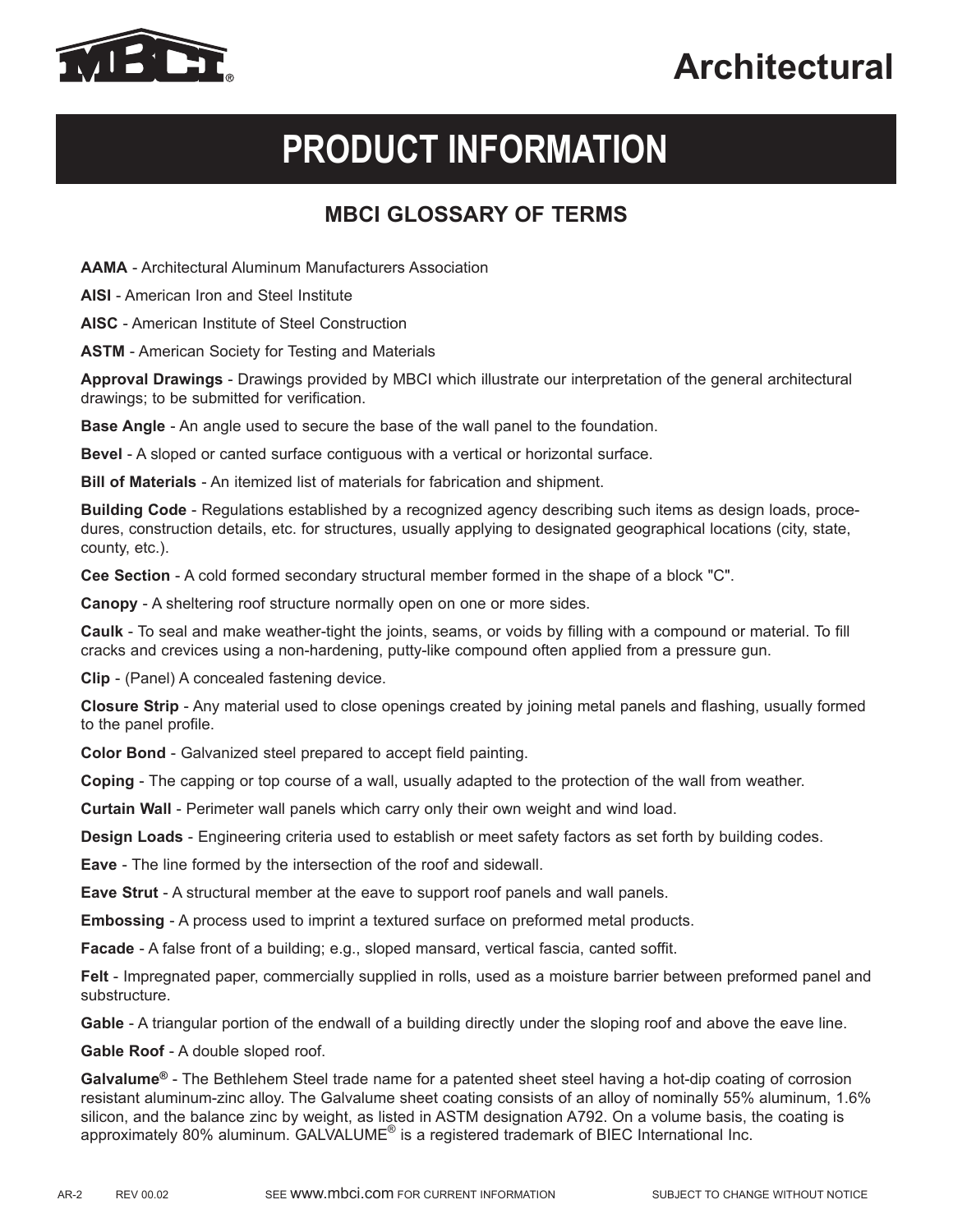

# **PRODUCT INFORMATION**

### **MBCI GLOSSARY OF TERMS (cont.)**

**Girt** - A secondary horizontal structural member attached to sidewall or endwall columns to which wall covering is attached.

**Gutter** - A channel member installed at the eave of the roof for the purpose of carrying water from the roof to the drains or downspouts.

**Hip Roof** - A roof which rises by inclined planes from two or more sides of the building.

**Hylar 5000®** - A resin used in premium architectural finishes. Also known as PVF2 or polyvinylidene fluoride.

**Kynar 500®** - A resin used in premium architectural finishes. Also known as PVF2 or polyvinylidene fluoride.

**Liner Panel** - A panel applied as an interior finish.

**Mansard** - A sloped facade.

**Oil Canning** - Visible stresses, inherent in the flat surface of preformed metal panels, that are cosmetic in nature and do not affect the structural integrity of the panel.

**Parapet** - That portion of the vertical wall of a building which extends above the roof line at the intersection of the wall and roof.

**Pop Rivet** - A small headed pin with expandable shank for joining light gauge metal. Typically used to attach flashing, gutter, etc.

**Purlin** - A secondary horizontal structural member attached to the primary frame which transfers the roof loads from the roof covering to the primary members.

**Rake** - The intersection of the roof and wall at the gable end.

**Ridge** - Highest point on the roof of the building which describes a horizontal line running the length of the building.

**Roof Slope** - The ratio of rise to base width, usually expressed in inches of vertical rise to 12 inches of horizontal run.

**Self-Drilling Fastener** - A fastener which combines the functions of drilling and tapping.

**Self-Tapping Fastener** - A fastener which taps its own threads in a predrilled hole.

**Signature® 200** - An inorganic pigmented siliconized polyester coating, available with a 20 year warranty upon written request.

**Signature® 300 and Signature® 300 Metallic**- A fluorocarbon coating produced with Kynar 500® or Hylar 5000® resin, available with a 20 year warranty upon written request.

**Single Slope** - A sloping roof with only one plane.

**Soffit** - The underside covering of any exterior portion of a building.

**Span** - The distance between two supporting members.

**Substrate** - Base metal of MBCI panel; e.g., Galvalume.

**Substructure** - Framework that MBCI panels are attached to; e.g., plywood decking, metal decking, light gauge framing, etc.

**Valley Gutter** - A channel used to carry off water from the "V" of roofs of multi-gabled buildings.

**Zee Section** - A cold-formed secondary structural member formed in the shape of a block "Z".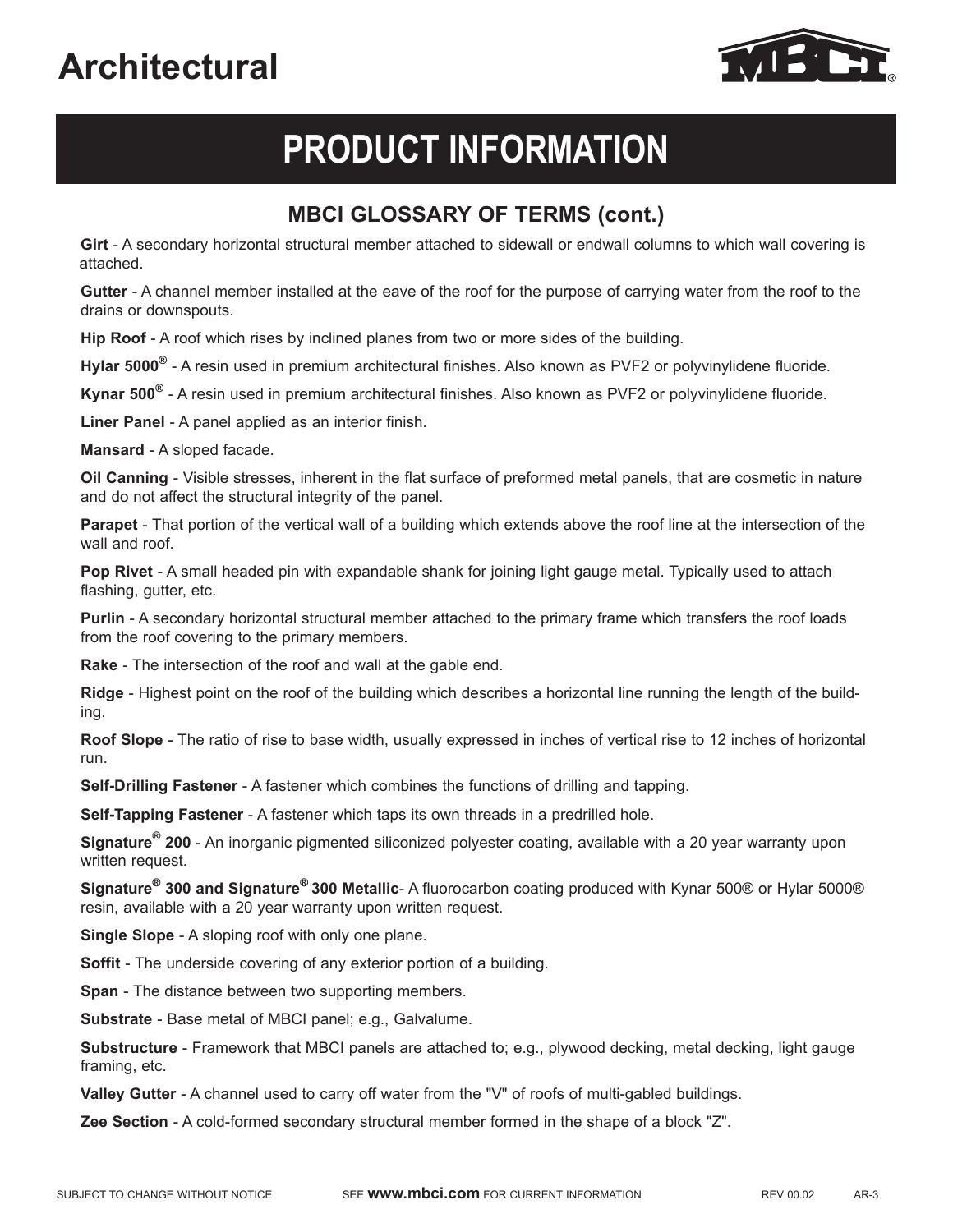

# **PRODUCT INFORMATION**

### **FASTENER APPLICATION CHART**

|                                         | <b>PLYWOOD</b>                                                    | LiteFrame™ or<br><b>FURRING "Z"</b>                                             | <b>METAL</b><br><b>DECKING</b>                                                 | <b>STRUCTURAL</b><br>$(16$ ga. to $12$ ga.) | <b>STRUCTURAL</b><br>$\binom{3}{8}$ " Maximum)                   | <b>BAR JOIST</b>                                        |
|-----------------------------------------|-------------------------------------------------------------------|---------------------------------------------------------------------------------|--------------------------------------------------------------------------------|---------------------------------------------|------------------------------------------------------------------|---------------------------------------------------------|
| LokSeam®                                | 10x1 Pancake<br>Head Type A                                       | 10x1 Pancake<br><b>Head Driller</b>                                             | #14 Dekfast<br>Driller                                                         | 10x1 Pancake Head<br><b>Driller</b>         | 12x1¼ Impax 45.<br>#3 Phillips Pan Head                          | 12x1% Impax 45.<br>#3 Phillips Pan Head                 |
| Craftsman™<br><b>Series</b><br>SB or HB | 10x1 Pancake<br>Head Type A                                       | 10x1 Pancake<br><b>Head Driller</b>                                             | 10x1 Pancake<br><b>Head Driller</b>                                            | N/A                                         | N/A                                                              | N/A                                                     |
| $Classic^{\circledR}$<br><b>Series</b>  | 10x1 Woodgrip<br>with washer                                      | 12x1 Tapered<br>Shank                                                           | N/A                                                                            | 14x1¼ Self-Driller or<br>Fab-Lok            | 14x1¼ Self-Driller.<br>$12x1\frac{1}{4}$ Impax 45, or<br>Fab-Lok | 14x1% Self-Driller<br>12x¼ Self-Driller, or<br>Fab-Lok  |
| Artisan <sup>®</sup>                    | 10x1 Woodgrip<br>without washer<br>or 10x1 Pancake<br>Head Type A | 8x% Nibbed Driller.<br>12x1 Tapered<br>Shank. or 10x1<br>Pancake Head<br>Type A | 8x% Nibbed Driller<br>12x1 Tapered<br>Shank. or 10x1<br>Pancake Head<br>Type A | N/A                                         | N/A                                                              | N/A                                                     |
| FlexLok®                                | 10x1 Pancake<br>Head Type A                                       | 10x1 Pancake<br><b>Head Driller</b>                                             | #14 Dekfast                                                                    | 10x1 Pancake<br><b>Head Driller</b>         | N/A                                                              | N/A                                                     |
| ShadowRib™                              | N/A                                                               | 12x1 Tapered<br>Shank                                                           | N/A                                                                            | 14x1¼ Self-Driller or<br>Fab-Lok            | 12x1¼ Impax 45<br>Fab-Lok                                        | 14x1¼ Self-Driller,<br>12x1¼ Self-Driller or<br>Fab-Lok |
| OwikLok™                                | N/A                                                               | 12x1 Tapered<br>Shank                                                           | N/A                                                                            | 14x¼ Self-Driller                           | 12x1¼ Impax 45                                                   | 14x1% Self-Driller or<br>12x1¼ Self-Driller             |
| LiteFrame®                              | N/A                                                               | 12x1 Tapered<br>Shank                                                           | N/A                                                                            | 14x1% Self-Driller                          | 12x1¼ Impax 45                                                   | 14x1% Self-Driller<br>or 12x1% Self-Driller             |
| NuWall®                                 | 10x1 Pancake<br>Head Type A or<br>10x1 Woodgrip<br>without washer | 12x1 Tapered<br>Shank                                                           | N/A                                                                            | 14x1% Self-Driller                          | 12x1¼ Impax 45                                                   | N/A                                                     |

### **PRODUCT APPLICATION CHART**

|                             | <b>ROOF</b><br><b>SYSTEM</b> | <b>FACADE</b><br><b>SYSTEM</b> | <b>EXTERIOR</b><br><b>WALL</b> | <b>INTERIOR</b><br><b>WALL</b><br><b>LINER</b> | <b>MINI-STORAGE</b><br><b>OR CANOPY</b><br><b>ROOF SYSTEM</b> | <b>SOFFIT</b><br><b>SYSTEM</b> | <b>CURVED</b><br><b>ARCHES</b> | <b>EQUIPMENT</b><br><b>SCREENS</b> |
|-----------------------------|------------------------------|--------------------------------|--------------------------------|------------------------------------------------|---------------------------------------------------------------|--------------------------------|--------------------------------|------------------------------------|
| LokSeam®                    |                              |                                |                                |                                                |                                                               |                                |                                |                                    |
| Craftsman™ Series           |                              |                                | ٠                              |                                                |                                                               | $\bullet$                      |                                |                                    |
| Classic <sup>®</sup> Series |                              |                                |                                |                                                |                                                               |                                |                                |                                    |
| Artisan <sup>®</sup>        |                              |                                |                                |                                                |                                                               |                                |                                |                                    |
| FlexLok® Series             |                              |                                |                                |                                                |                                                               |                                |                                |                                    |
| ShadowRib™                  |                              |                                |                                |                                                |                                                               |                                |                                |                                    |
| QwikLok™                    |                              |                                |                                |                                                |                                                               |                                |                                |                                    |
| <b>NuWall®</b>              |                              |                                |                                |                                                |                                                               |                                |                                |                                    |

This "Product Application Chart" is for general reference only. Not all panels, gauges, and widths should be used for these applications. Please call MBCI for the best product for your specific application.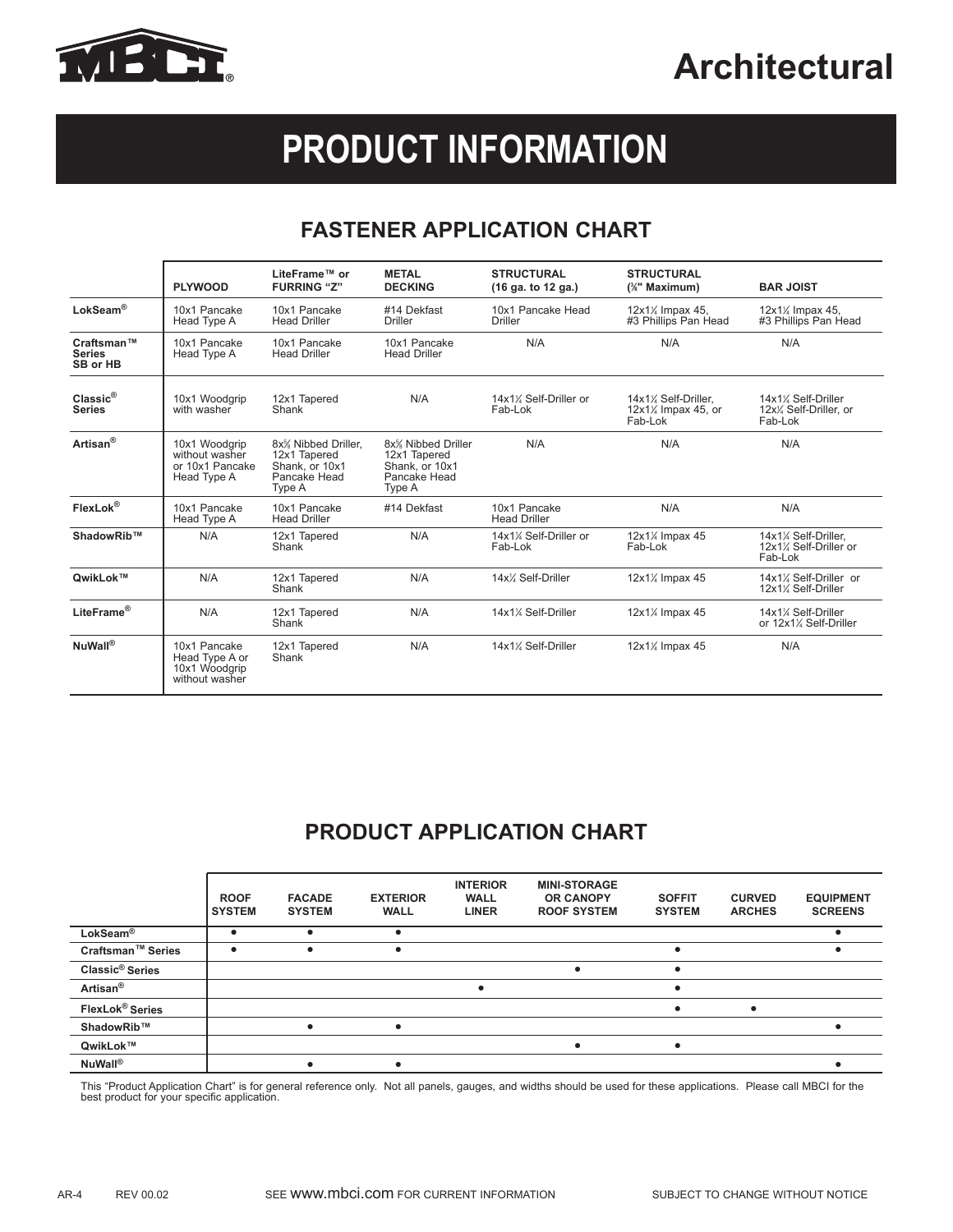

# **PRODUCT INFORMATION**

### **HIP/RIDGE COVER SELECTION CHART**





|                             |                | <b>ROOF SLOPE</b> |                |                |                |                |                |                |                |                |  |
|-----------------------------|----------------|-------------------|----------------|----------------|----------------|----------------|----------------|----------------|----------------|----------------|--|
|                             | 3:12           | 4:12              | 5:12           | 6:12           | 7:12           | 8:12           | 9:12           | 10:12          | 11:12          | 12:12          |  |
| Craftsman™ SB Series        | $4\frac{1}{2}$ | $4\frac{1}{2}$    | $4\frac{1}{2}$ | $4\frac{1}{2}$ | $4\frac{1}{2}$ | $4\frac{1}{2}$ | $4\frac{1}{2}$ | $4\frac{1}{2}$ | $4\frac{1}{2}$ | $5\frac{1}{2}$ |  |
| Craftsman™ LB Series        | $4\frac{1}{2}$ | $4\frac{1}{2}$    | $4\frac{1}{2}$ | $5\frac{1}{2}$ | $5\frac{1}{2}$ | $5\frac{1}{2}$ | $5\frac{1}{2}$ | $5\frac{1}{2}$ | $5\frac{1}{2}$ | $5\frac{1}{2}$ |  |
| <b>Craftsman™ HB Series</b> | $4\frac{1}{2}$ | $4\frac{1}{2}$    | $4\frac{1}{2}$ | $5\frac{1}{2}$ | $5\frac{1}{2}$ | $5\frac{1}{2}$ | $5\frac{1}{2}$ | $5\frac{1}{2}$ | $5\frac{1}{2}$ | $5\frac{1}{2}$ |  |

### **ANGLE CHART FOR HIP, VALLEY, RIDGE, GUTTER AND PITCH BREAK TRIM**



|                               |             | <b>ROOF SLOPE</b> |             |             |             |             |             |             |             |                 |              |              |
|-------------------------------|-------------|-------------------|-------------|-------------|-------------|-------------|-------------|-------------|-------------|-----------------|--------------|--------------|
|                               | 1:12        | 2:12              | 3:12        | 4:12        | 5:12        | 6:12        | 7:12        | 8:12        | 9:12        | $10:12$   11:12 |              | 12:12        |
| <b>HIP AND VALLEY</b>         | $173^\circ$ | $166^\circ$       | $160^\circ$ | $154^\circ$ | $148^\circ$ | $143^\circ$ | $138^\circ$ | $133^\circ$ | $129^\circ$ | $126^\circ$     | $123^\circ$  | $120^\circ$  |
| <b>RIDGE</b>                  | $170^\circ$ | $161^\circ$       | $152^\circ$ | $143^\circ$ | $135^\circ$ | $127^\circ$ | $120^\circ$ | $113^\circ$ | $106^\circ$ | $100^\circ$     | $95^{\circ}$ | $90^{\circ}$ |
| <b>GUTTER AND PITCH BREAK</b> | $94^\circ$  | $99^{\circ}$      | $104^\circ$ | $108^\circ$ | $112^\circ$ | $116^\circ$ | $120^\circ$ | $123^\circ$ | $126^\circ$ | $129^\circ$     | $132^\circ$  | $135^\circ$  |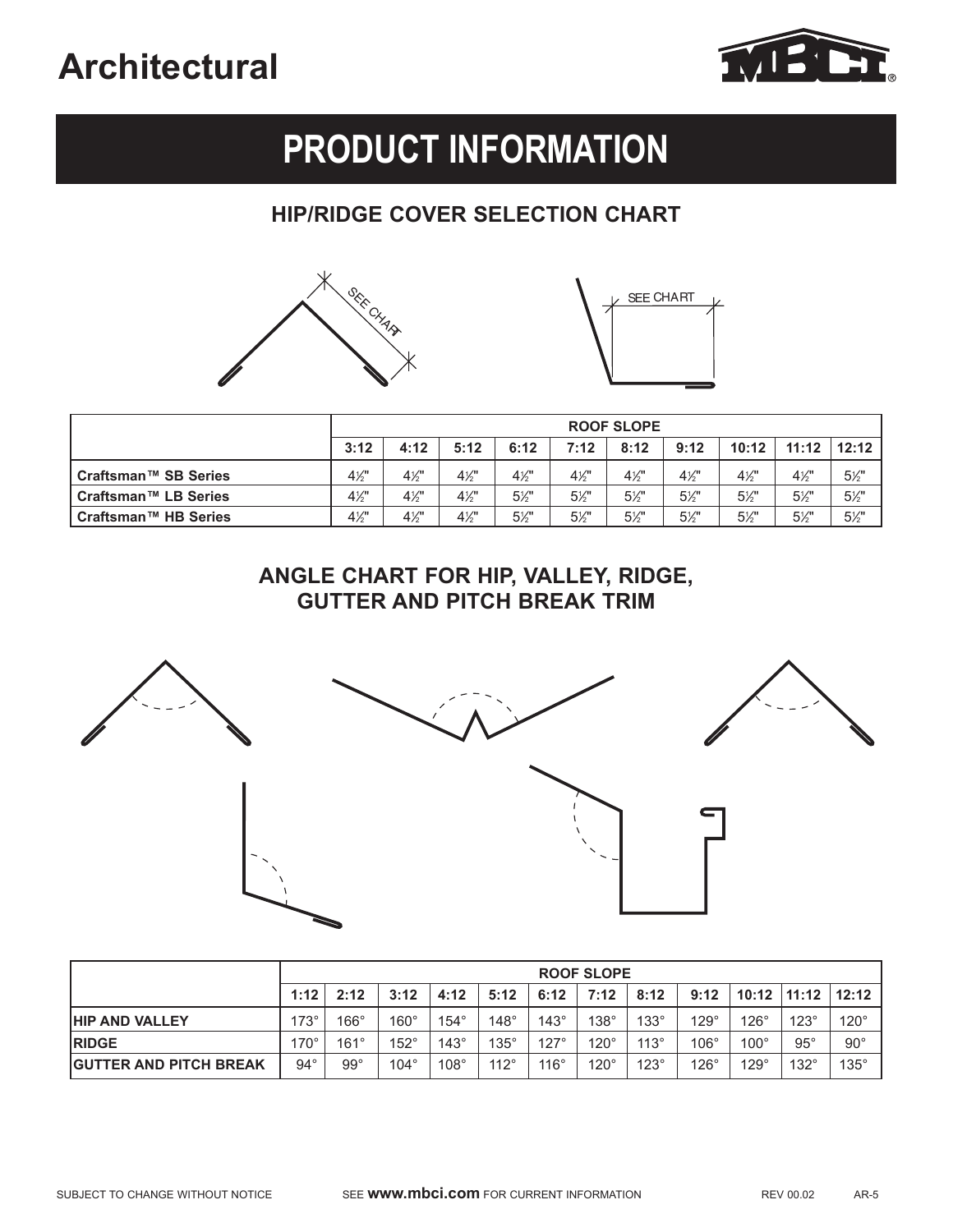

# **PRODUCT INFORMATION**

### **1" SUBGIRT**



|    |              |                        |             |                                             |        | <b>SECTION PROPERTIES</b> |                 |        |             |            |                 |         |
|----|--------------|------------------------|-------------|---------------------------------------------|--------|---------------------------|-----------------|--------|-------------|------------|-----------------|---------|
|    | AXIS X - X   |                        |             |                                             |        |                           |                 |        |             | AXIS Y - Y |                 |         |
|    |              | SECTION B x D 1.63 x 1 |             | BOTTOM IN COMPRESSION<br>TOP IN COMPRESSION |        |                           |                 |        |             |            |                 |         |
|    |              | <b>WEIGHT</b>          | <b>AREA</b> | 'x                                          | $S_e$  | $M_{\rm a}$               |                 | $S_e$  | $M_{\rm a}$ | $R_{x}$    | Iχ              | $R_{v}$ |
| Fy | <b>GAUGE</b> | B/FT                   | $IN^2$      | IN <sup>4</sup>                             | $IN^3$ | KIP-FT                    | IN <sup>4</sup> | $IN^3$ | KIP-FT      | IN         | IN <sup>4</sup> | IN      |
| 33 | 18           | 0.95                   | 0.279       | 0.0466                                      | 0.0909 | 1.7686                    | 0.0449          | 0.0844 | 1.6679      | 0.4086     | 0.5993          | 1.4655  |
| 57 | 16           | 1.19                   | 0.350       | 0.0582                                      | 0.1122 | 3.7983                    | 0.0556          | 0.1032 | 3.5217      | 0.4076     | 0.7529          | 1.4660  |
| 57 | $14**$       | 1.45                   | 0.416       | 0.0688                                      | 0.1312 | 4.4680                    | 0.0681          | 0.1287 | 4.3920      | 0.4068     | 0.8939          | .4666   |

#### **NOTES**

1. All calculations for the properties of 1" Subgirt are calculated in accordance with the 2001 edition of the North American<br>ecification Eor Design Of Cold-Eormed Steel Structural Members Specification For Design Of Cold-Formed Steel Structural Members.

2. Maxo is allowable bending movement.

3. Se is for bending.

4. Iy is for the full section. \*\* 14 Gauge available as a press broken part only.

### **LOAD TABLES FOR SUBGIRTS (Fully Braced) CONTINUOUS 3 SPAN CONDITION**

|                 |              |                |           |                   |             | <b>REACTION</b> | <b>NEGATIVE</b>  |
|-----------------|--------------|----------------|-----------|-------------------|-------------|-----------------|------------------|
| <b>SECTION</b>  |              | <b>SPAN</b>    | LIVE LOAD | <b>DEFLECTION</b> | <b>END</b>  | <b>INT</b>      | <b>WIND LOAD</b> |
| B x D           | <b>GAUGE</b> | FT.            | LB/FT     | IN.               | <b>KIPS</b> | <b>KIPS</b>     | LB/FT            |
|                 |              | 2              | 347.5     | 0.05              | 0.28        | 0.76            | 491.3            |
|                 |              | 3              | 154.4     | 0.11              | 0.19        | 0.51            | 218.3            |
| $1.63 \times 1$ | 18           | 4              | 86.9      | 0.19              | 0.14        | 0.38            | 122.8            |
|                 |              | 5              | 55.6      | 0.30              | 0.11        | 0.31            | 78.6             |
|                 |              | 6              | $35.6*$   | 0.40              | 0.09        | 0.23            | 54.6             |
|                 |              | 2              | 717.5     | 0.08              | 0.59        | 1.61            | 1055.1           |
|                 |              | 3              | 326.1     | 0.18              | 0.39        | 1.08            | 468.9            |
| $1.63 \times 1$ | 16           | 4              | $150.0*$  | 0.27              | 0.24        | 0.66            | 263.8            |
|                 |              | 5              | 76.8*     | 0.33              | 0.15        | 0.42            | 168.8            |
|                 |              | 6              | $44.5*$   | 0.40              | 0.11        | 0.29            | 117.2            |
|                 |              | $\overline{2}$ | 845.2     | 0.08              | 0.68        | 1.86            | 1241.1           |
|                 |              | 3              | 395.4     | 0.19              | 0.47        | 1.30            | 551.6            |
| $1.63 \times 1$ | $14**$       | 4              | $177.2*$  | 0.27              | 0.28        | 0.78            | 310.3            |
|                 |              | 5              | $90.7*$   | 0.33              | 0.18        | 0.50            | 198.6            |
|                 |              | 6              | $52.5*$   | 0.40              | 0.13        | 0.35            | 137.9            |

#### **NOTES**

- 1. LOAD is allowable total load that can be supported by the section. The weight of the section has not been subtracted from these values.
- 2. Allowable loads have been calculated in accordance with the 2001 edition of the North American Specification For Design Of Cold-Formed Steel Structural Members for uniform span lengths and  $F<sub>V</sub>$  of 33 KSI for 18 Ga. and 57 KSI for 16 and 14 gauges. Wind Load is for uplift for orientation as shown on Properties and Allowables. These values are valid for the compression flange being fully braced.
- 3. Minimum bearing length of 1.5" required.
- 4. Deflection values are the amount of deflection that occurs when the full allowable load is applied. For applications with special deflection requirements, it may be necessary to modify the allowable loads.
- 5. \* Indicates that a Deflection of L/180 controlled for allowable loads. \*\*14 Gauge available as a press broken part only.
- 

AR-6 REV 00.02 SEE WWW.MDCI.COM FOR CURRENT INFORMATION SUBJECT TO CHANGE WITHOUT NOTICE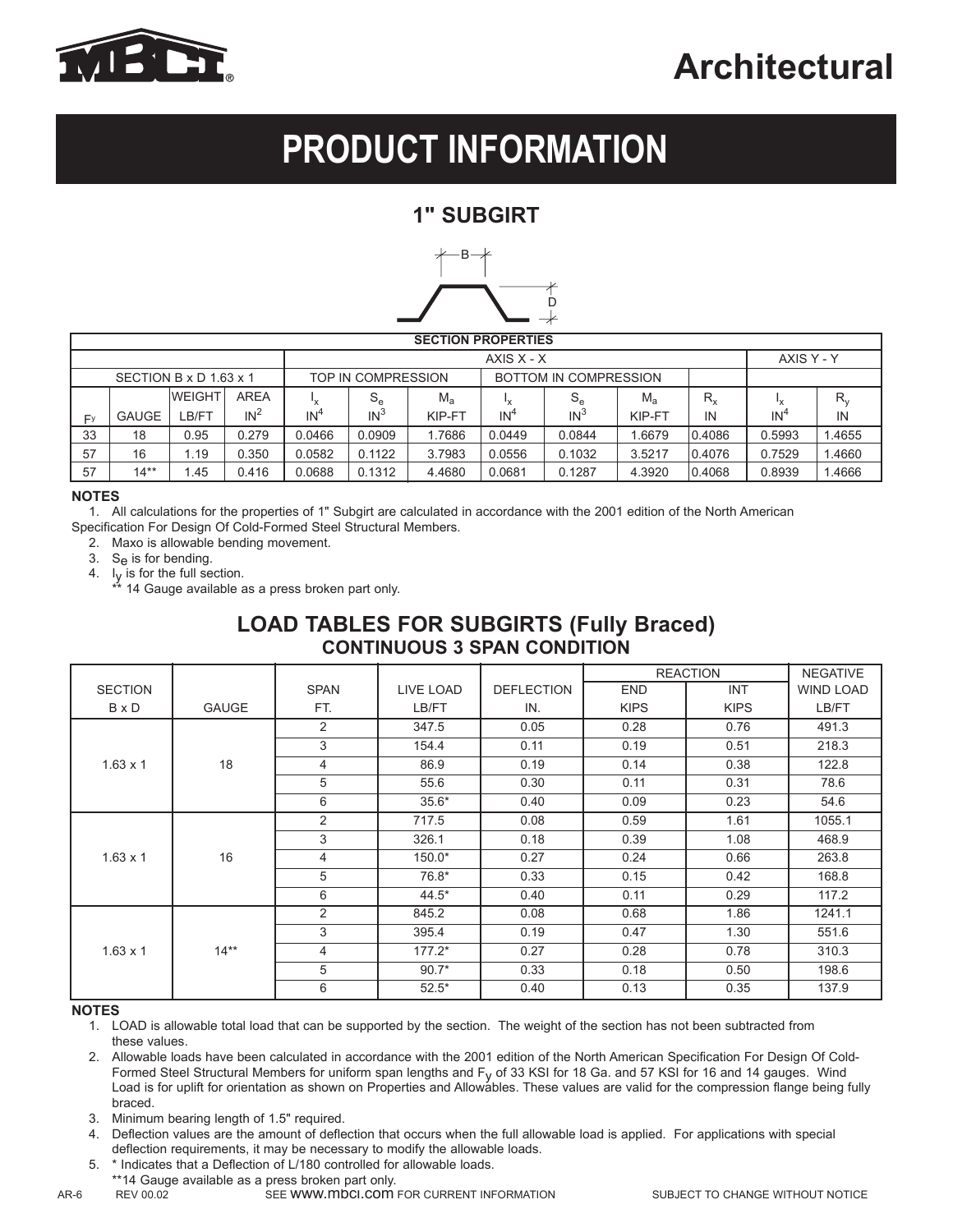

# **PRODUCT INFORMATION**

### **LOAD TABLES FOR SUBGIRTS (Unbraced) CONTINUOUS 3 SPAN CONDITION**

|                 |              |                |           |                   |             | <b>REACTION</b> | <b>NEGATIVE</b>  |
|-----------------|--------------|----------------|-----------|-------------------|-------------|-----------------|------------------|
| <b>SECTION</b>  |              | <b>SPAN</b>    | LIVE LOAD | <b>DEFLECTION</b> | <b>END</b>  | <b>INT</b>      | <b>WIND LOAD</b> |
| <b>B</b> x D    | <b>GAUGE</b> | FT.            | LB/FT     | IN.               | <b>KIPS</b> | <b>KIPS</b>     | LB/FT            |
|                 |              | $\overline{2}$ | 180.30    | 0.03              | 0.15        | 0.40            | 270.2            |
|                 |              | 3              | 47.50     | 0.03              | 0.06        | 0.16            | 135.5            |
| $1.63 \times 1$ | 18           | 4              | 20.00     | 0.05              | 0.03        | 0.09            | 59.1             |
|                 |              | 5              | 10.55     | 0.06              | 0.03        | 0.06            | 32.9             |
|                 |              | 6              | 6.35      | 0.08              | 0.02        | 0.05            | 21.2             |
|                 |              | $\overline{2}$ | 264.90    | 0.03              | 0.21        | 0.59            | 601.0            |
|                 |              | 3              | 76.40     | 0.04              | 0.09        | 0.26            | 216.8            |
| $1.63 \times 1$ | 16           | 4              | 34.40     | 0.06              | 0.06        | 0.16            | 100.2            |
|                 |              | 5              | 19.20     | 0.09              | 0.04        | 0.11            | 57.9             |
|                 |              | 6              | 12.00     | 0.12              | 0.03        | 0.09            | 38.0             |
|                 |              | $\overline{2}$ | 365.00    | 0.03              | 0.29        | 0.81            | 785.0            |
|                 |              | 3              | 112.80    | 0.05              | 0.14        | 0.38            | 318.6            |
| $1.63 \times 1$ | $14**$       | 4              | 53.20     | 0.08              | 0.09        | 0.24            | 153.0            |
|                 |              | 5              | 30.60     | 0.12              | 0.06        | 0.18            | 90.5             |
|                 |              | 6              | 19.70     | 0.16              | 0.05        | 0.14            | 60.2             |

#### **NOTES**

1. LOAD is allowable total load that can be supported by the section. The weight of the section has not been subtracted from these values.

2. Allowable loads have been calculated in accordance with the 2001 edition of the North American Specification For Design Of Cold-Formed Steel Structural Members for uniform span lengths and  $F<sub>V</sub>$  of 33 KSI for 18 Ga. and 57 KSI for 16 and 14 gauges. Wind Load is for uplift for orientation as shown on Properties and Allowables. These values are valid for the compression flange being total unbraced between supports.

3. Minimum bearing length of 1.5" required.

4. Deflection values are the amount of deflection that occurs when the full allowable load is applied. For applications with special deflection requirements, it may be necessary to modify the allowable loads.

5. \* Indicates that a Deflection of L/180 controlled for allowable loads.

\*\* 14 Gauge available as a press broken part only.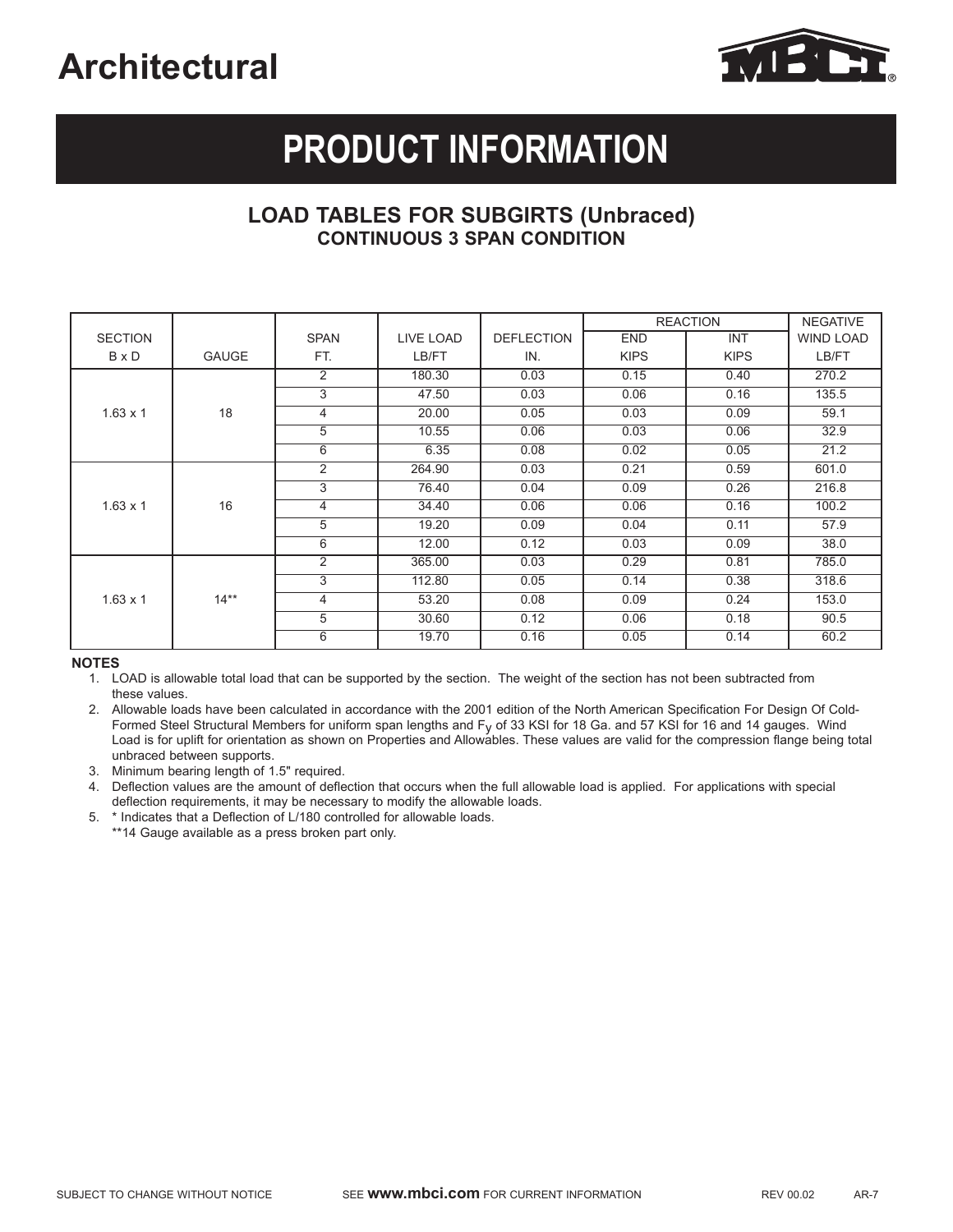

# **PRODUCT INFORMATION**

### **1 ⁄2" SUBGIRT**



|                        | <b>SECTION PROPERTIES</b> |               |             |                 |                                             |             |                 |                 |             |             |            |        |  |
|------------------------|---------------------------|---------------|-------------|-----------------|---------------------------------------------|-------------|-----------------|-----------------|-------------|-------------|------------|--------|--|
| $AXISX - X$            |                           |               |             |                 |                                             |             |                 |                 |             |             | AXIS Y - Y |        |  |
| SECTION B x D 1.63 x 1 |                           |               |             |                 | BOTTOM IN COMPRESSION<br>TOP IN COMPRESSION |             |                 |                 |             |             |            |        |  |
|                        |                           | <b>WEIGHT</b> | <b>AREA</b> |                 | $S_e$                                       | $M_{\rm a}$ | ıχ              | $S_e$           | $M_{\rm a}$ | $R_{\rm x}$ |            | R.,    |  |
| Fy                     | <b>GAUGE</b>              | _B/FT         | $IN^2$      | IN <sup>4</sup> | IN <sup>3</sup>                             | KIP-FT      | IN <sup>4</sup> | IN <sup>3</sup> | KIP-FT      | IN          | $IN^4$     | IN     |  |
| 33                     | 18                        | 0.158         | 0.539       | 0.0069          | 0.0286                                      | 0.5739      | 0.0069          | 0.0255          | 0.5739      | 0.2094      | 0.0931     | 0.7665 |  |
| 57                     | 16                        | 0.197         | 0.670       | 0.0083          | 0.0337                                      | .0420       | 0.0083          | 0.0305          | 1.0420      | 0.2047      | 0.1159     | 0.7669 |  |

#### **NOTES**

- 1. All calculations for the properties of 1/2" Subgirt are calculated in accordance with the 2001 edition of the North American Specification For Design Of Cold-Formed Steel Structural Members.
- 2.  $I_X$  is for deflection determination.
- 3.  $S_e$  is for bending.
- 4. Maxo is allowable bending movement.
- 4.  $I_V$  is for the full section.

### **LOAD TABLES FOR SUBGIRTS (Fully Braced) CONTINUOUS 3 SPAN CONDITION**

|                 |              |             |           |                   | <b>REACTION</b> |             | <b>NEGATIVE</b>  |
|-----------------|--------------|-------------|-----------|-------------------|-----------------|-------------|------------------|
| <b>SECTION</b>  |              | <b>SPAN</b> | LIVE LOAD | <b>DEFLECTION</b> | <b>END</b>      | <b>INT</b>  | <b>WIND LOAD</b> |
| <b>B</b> x D    | <b>GAUGE</b> | FT.         | LB/FT     | IN.               | <b>KIPS</b>     | <b>KIPS</b> | LB/FT            |
|                 |              |             | 109.6     | 0.100             | 0.09            | 0.24        | 159.4            |
| $1.5 \times .5$ | 18           |             | $42.4*$   | 0.200             | 0.05            | 0.14        | 70.9             |
|                 |              |             | $17.9*$   | 0.267             | 0.03            | 0.08        | 39.9             |
|                 |              |             | $154.4*$  | 0.133             | 0.12            | 0.34        | 266.0            |
| $1.5 \times .5$ | 16           |             | $45.8*$   | 0.200             | 0.05            | 0.15        | 118.2            |
|                 |              |             | $19.3*$   | 0.267             | 0.03            | 0.08        | 66.5             |

- 1. LOAD is allowable total load that can be supported by the section. The weight of the section has not been subtracted from these values.
- 2. Allowable loads have been calculated in accordance with the 2001 edition of the North American Specification For Design Of Cold-Formed Steel Structural Members for uniform span lengths and  $F<sub>V</sub>$  of 33 KSI for 18 Ga. and 57 KSI for 16 and 14 gauges. Wind Load is for uplift for orientation as shown on Properties and Allowables. These values are valid for the compression flange being fully braced.
- 3. Minimum bearing length of 1.5" required.
- 4. Deflection values are the amount of deflection that occurs when the full allowable load is applied. For applications with special deflection requirements, it may be necessary to modify the allowable loads.
- 5. \* Indicates that a Deflection of L/180 controlled for allowable loads.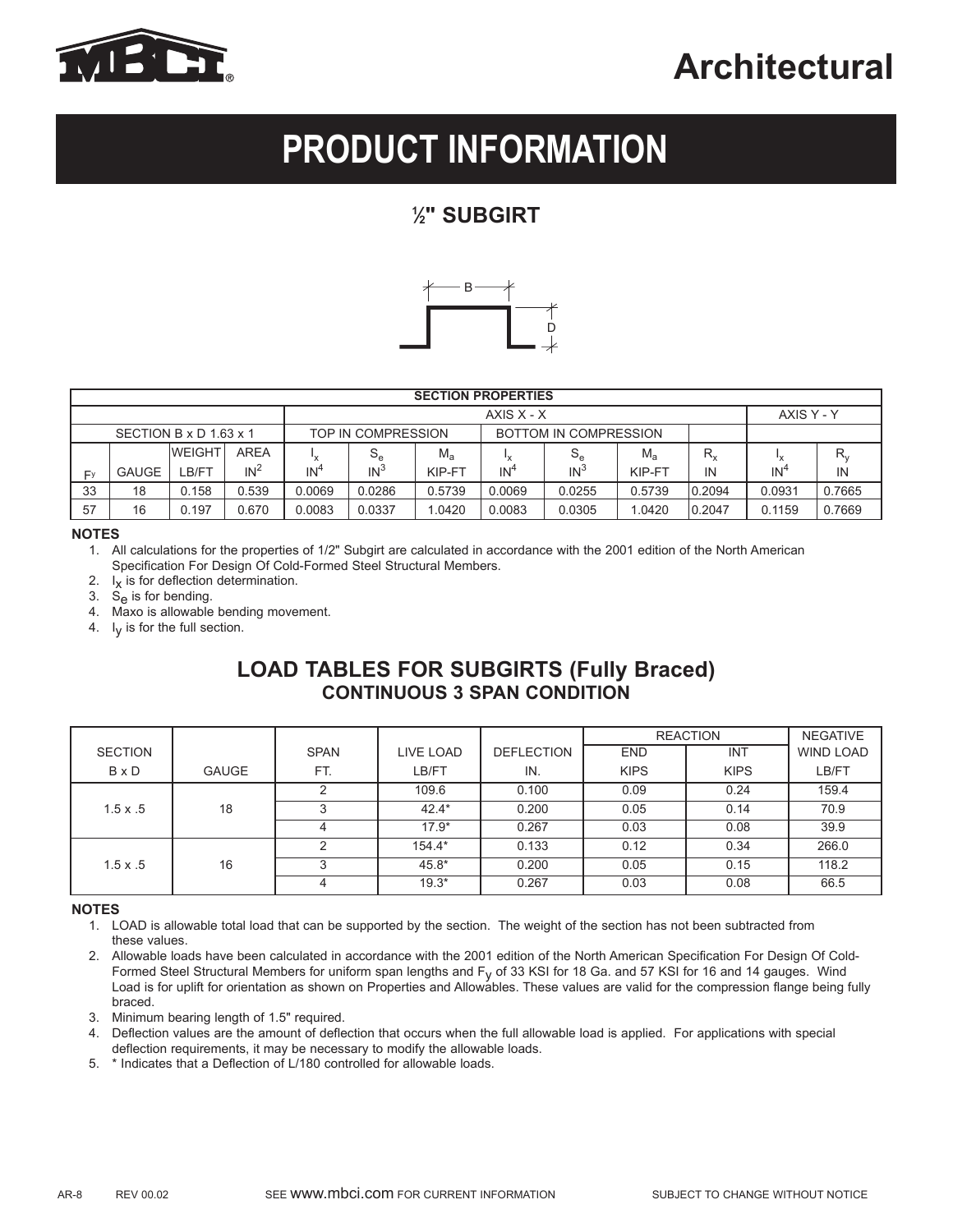

# **PRODUCT INFORMATION**

### **LOAD TABLES FOR SUBGIRTS (Unbraced) CONTINUOUS 3 SPAN CONDITION**

|                 |              |             |           |                   |             | <b>REACTION</b> | <b>NEGATIVE</b>  |
|-----------------|--------------|-------------|-----------|-------------------|-------------|-----------------|------------------|
| <b>SECTION</b>  |              | <b>SPAN</b> | LIVE LOAD | <b>DEFLECTION</b> | <b>END</b>  | <b>INT</b>      | <b>WIND LOAD</b> |
| <b>B</b> x D    | <b>GAUGE</b> | FT.         | LB/FT     | IN.               | <b>KIPS</b> | <b>KIPS</b>     | LB/FT            |
|                 |              |             | 80.90     | 0.08              | 0.07        | 0.18            | 132.6            |
| $1.5 \times .5$ | 18           |             | 30.85     | 0.15              | 0.04        | 0.10            | $57.2*$          |
|                 |              |             | 15.80     | 0.24              | 0.03        | 0.07            | $24.4*$          |
|                 |              |             | 140.3     | 0.110             | 0.11        | 0.31            | 228.0*           |
| $1.5 \times .5$ | 16           |             | 49.8*     | 0.200             | 0.06        | 0.17            | 68.0*            |
|                 |              |             | $20.6*$   | 0.267             | 0.03        | 0.09            | $29.1*$          |

#### **NOTES**

1. LOAD is allowable total load that can be supported by the section. The weight of the section has not been subtracted from these values.

2. Allowable loads have been calculated in accordance with the 2001 edition of the North American Specification For Design Of Cold-Formed Steel Structural Members for uniform span lengths and Fy of 33 KSI for 18 Ga. and 57 KSI for 16 and 14 gauges. Wind Load is for uplift for orientation as shown on Properties and Allowables. These values are valid for the compression flange being total unbraced between supports.

3. Minimum bearing length of 1.5" required.

4. Deflection values are the amount of deflection that occurs when the full allowable load is applied. For applications with special deflection requirements, it may be necessary to modify the allowable loads.

5. \* Indicates that a Deflection of L/180 controlled for allowable loads.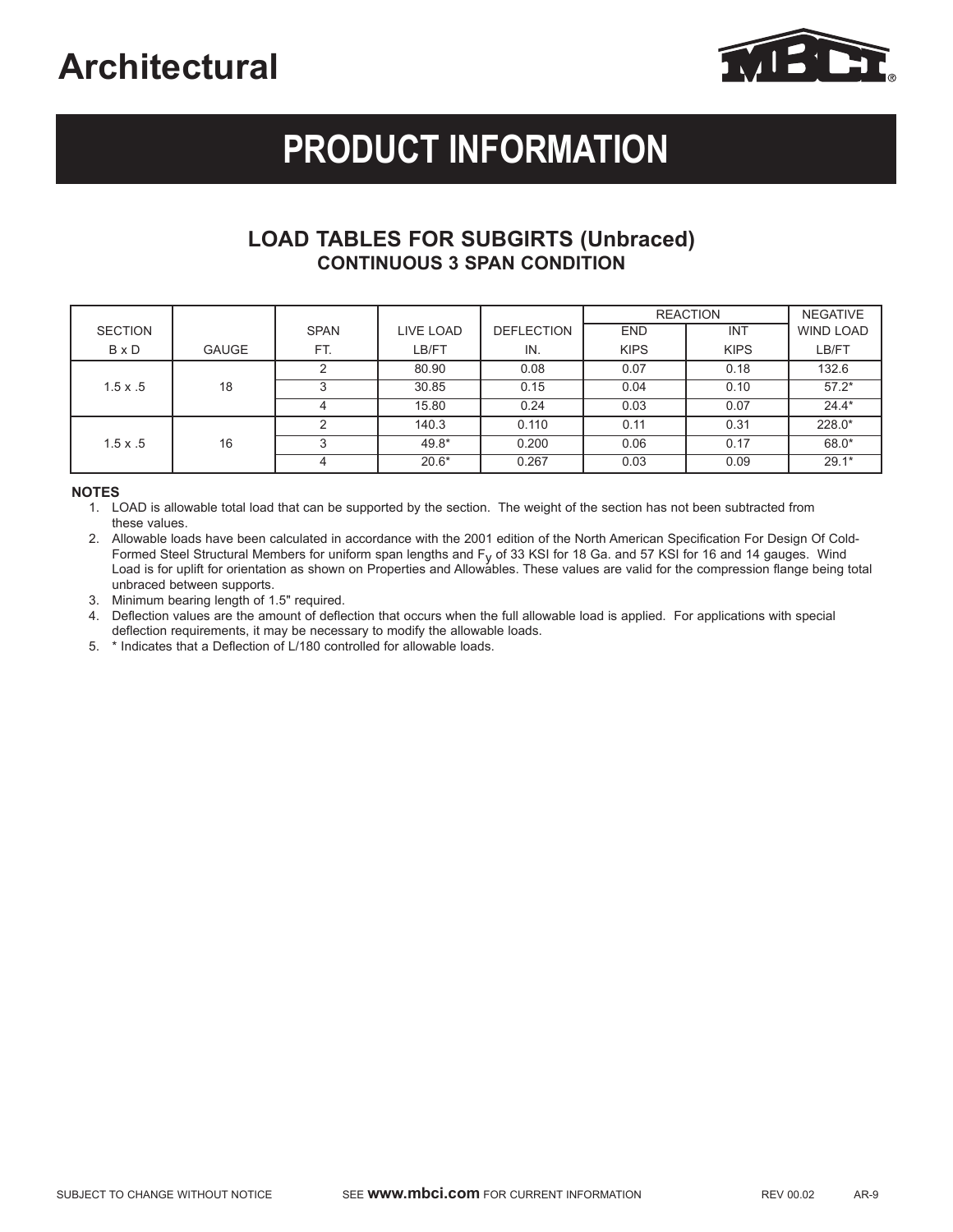

# **PRODUCT INFORMATION**

### **CLASSIC® SERIES 16"**



|                                                    | <b>SECTION PROPERTIES</b> |               |            |            |             |            |           |             |  |  |  |  |
|----------------------------------------------------|---------------------------|---------------|------------|------------|-------------|------------|-----------|-------------|--|--|--|--|
| <b>NEGATIVE BENDING</b><br><b>POSITIVE BENDING</b> |                           |               |            |            |             |            |           |             |  |  |  |  |
| <b>PANEL</b>                                       | Fv                        | <b>WEIGHT</b> | lxe        | Sxe        | Maxo        | lxe        | Sxe       | Maxo        |  |  |  |  |
| <b>GAUGE</b>                                       | (KSI)                     | (PSF)         | (IN.4/FT.) | (IN.3/FT.) | $(KIP-IN.)$ | (IN.4/FT.) | (IN.3/FT. | $(KIP-IN.)$ |  |  |  |  |
| 24                                                 | 50                        | 1.48          | 0.1574     | 0.0988     | 2.9587      | 0.3176     | 0.1360    | 4.0721      |  |  |  |  |
| 22                                                 | 50                        | 1.87          | 0.2167     | 0.1406     | 4.2098      | 0.4518     | 0.1981    | 5.9328      |  |  |  |  |

#### **NOTES:**

1. All calculations for the properties of 16" Classic Series panels are calculated in accordance with the 2001 edition of the North American

 Specification For Design Of Cold-Formed Steel Structural Members. 2. Ixe is for deflection determination.

3. Sxe is for bending.

4. Maxo is allowable bending moment.

5. All values are for the one foot of panel width.

#### **ALLOWABLE UNIFORM LOADS IN POUNDS PER SQUARE FOOT**

| 24 Gauge (Fy = 50 KSI) |                             |       |       |       |      |      |      |      |  |
|------------------------|-----------------------------|-------|-------|-------|------|------|------|------|--|
| <b>SPAN TYPE</b>       | <b>LOAD TYPE</b>            |       |       |       |      |      |      |      |  |
|                        |                             | 3.0   | 4.0   | 5.0   | 6.0  | 7.0  | 8.0  | 9.0  |  |
| <b>SINGLE</b>          | <b>NEGATIVE WIND LOAD</b>   | 219.2 | 123.3 | 78.9  | 54.8 | 40.3 | 30.8 | 24.4 |  |
|                        | <b>LIVE LOAD/DEFLECTION</b> | 119.2 | 89.4  | 71.5  | 59.6 | 51.1 | 42.4 | 33.5 |  |
| 2-SPAN                 | <b>NEGATIVE WIND LOAD</b>   | 301.6 | 169.7 | 108.6 | 75.4 | 55.4 | 42.4 | 33.5 |  |
|                        | <b>LIVE LOAD/DEFLECTION</b> | 100.4 | 75.3  | 60.2  | 50.2 | 40.3 | 30.8 | 24.4 |  |
| 3-SPAN                 | <b>NEGATIVE WIND LOAD</b>   | 342.4 | 192.6 | 123.3 | 85.6 | 62.9 | 48.2 | 38.0 |  |
|                        | <b>LIVE LOAD/DEFLECTION</b> | 114.1 | 85.6  | 68.4  | 57.0 | 48.9 | 38.5 | 30.4 |  |
| 4-SPAN                 | <b>NEGATIVE WIND LOAD</b>   | 352.1 | 198.0 | 126.7 | 88.0 | 64.7 | 49.5 | 39.1 |  |
|                        | <b>LIVE LOAD/DEFLECTION</b> | 109.8 | 82.3  | 65.9  | 54.9 | 47.0 | 36.0 | 28.4 |  |

| 22 Gauge (Fy = 50 KSI) |                             |       |       |       |       |      |      |      |  |
|------------------------|-----------------------------|-------|-------|-------|-------|------|------|------|--|
| <b>SPAN TYPE</b>       | <b>LOAD TYPE</b>            |       |       |       |       |      |      |      |  |
|                        |                             | 3.0   | 4.0   | 5.0   | 6.0   | 7.0  | 8.0  | 9.0  |  |
| <b>SINGLE</b>          | <b>NEGATIVE WIND LOAD</b>   | 311.8 | 175.4 | 112.3 | 78.0  | 57.3 | 43.9 | 34.6 |  |
|                        | <b>LIVE LOAD/DEFLECTION</b> | 208.5 | 156.4 | 125.1 | 104.3 | 80.7 | 61.8 | 48.8 |  |
| 2-SPAN                 | <b>NEGATIVE WIND LOAD</b>   | 439.5 | 247.2 | 158.2 | 109.9 | 80.7 | 61.8 | 48.8 |  |
|                        | <b>LIVE LOAD/DEFLECTION</b> | 163.5 | 122.6 | 98.1  | 78.0  | 57.3 | 43.9 | 34.6 |  |
| 3-SPAN                 | <b>NEGATIVE WIND LOAD</b>   | 487.2 | 274.1 | 175.4 | 121.8 | 89.5 | 68.5 | 54.1 |  |
|                        | <b>LIVE LOAD/DEFLECTION</b> | 185.8 | 139.4 | 111.5 | 92.9  | 71.6 | 54.8 | 43.3 |  |
| 4-SPAN                 | <b>NEGATIVE WIND LOAD</b>   | 504.9 | 284.0 | 181.8 | 126.2 | 92.7 | 71.0 | 56.1 |  |
|                        | <b>LIVE LOAD/DEFLECTION</b> | 178.8 | 134.1 | 107.3 | 89.4  | 66.8 | 51.2 | 40.4 |  |

#### **NOTES:**

1. Allowable loads are based on uniform span lengths and Fy = 50-ksi.

2. LIVE LOAD is limited by bending, shear, combined shear & bending and web crippling

3. **NEGATIVE WIND LOAD does not contain a 33.333% increase and does not consider fastener pullout or pullover.**

4. Above loads consider a maximum deflection ratio of L/180.

5. The weight of the panel has not been deducted from the allowable loads.

6. The use of any accessories other than those provided by the manufacturer may damage panels, void all warranties and will void all engineering data

7. This material is subject to change without notice. Please contact MBCI for most current data.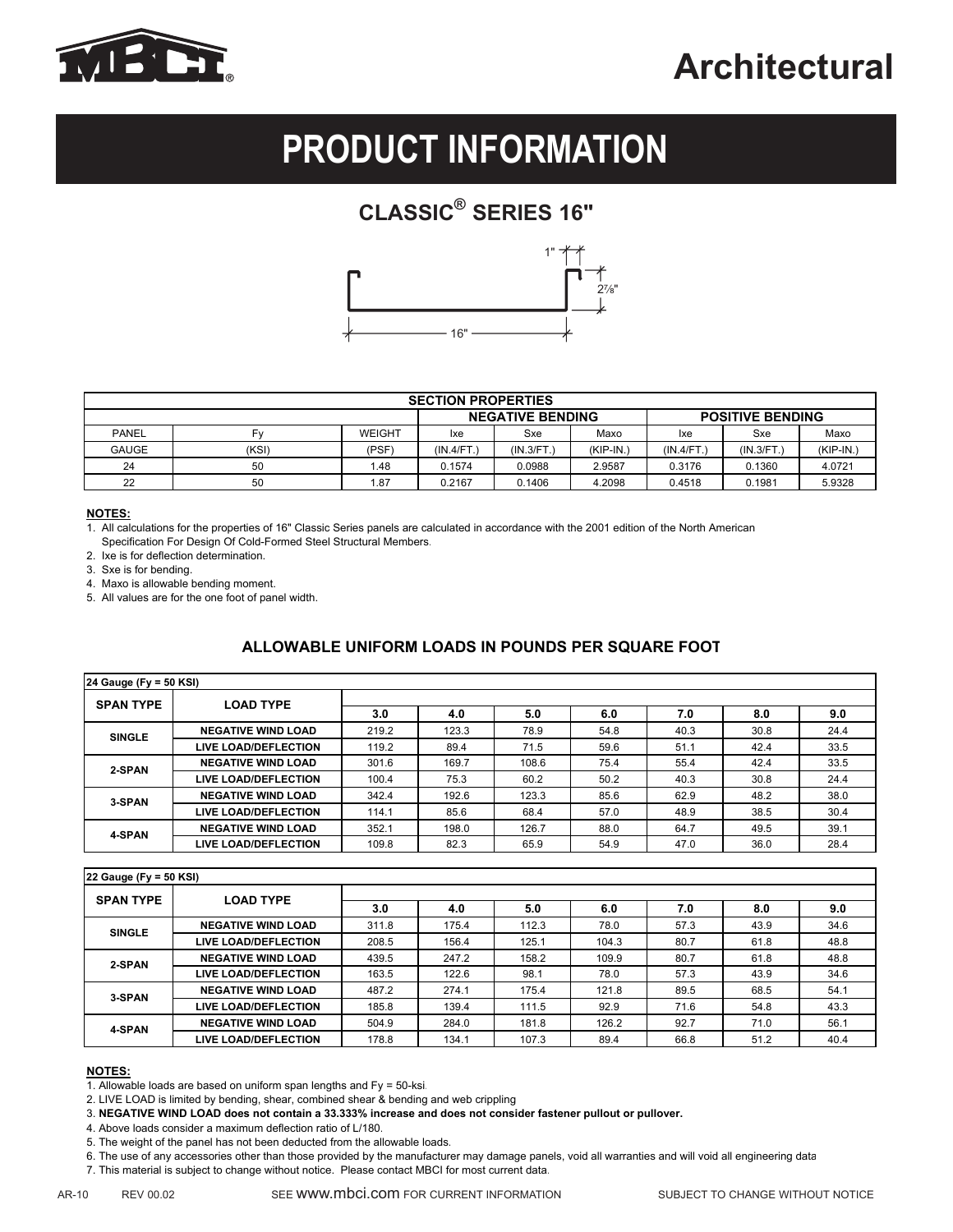

# **PRODUCT INFORMATION**

### **QWIKLOK™**



| <b>SECTION PROPERTIES</b>                          |       |               |            |           |             |           |           |             |  |  |
|----------------------------------------------------|-------|---------------|------------|-----------|-------------|-----------|-----------|-------------|--|--|
| <b>NEGATIVE BENDING</b><br><b>POSITIVE BENDING</b> |       |               |            |           |             |           |           |             |  |  |
| PANEL                                              | Fv    | <b>WEIGHT</b> | lxe        | Sxe       | Maxo        | lxe       | Sxe       | Maxo        |  |  |
| <b>GAUGE</b>                                       | (KSI) | (PSF)         | (IN.4/FT.) | (IN.3/FT. | $(KIP-IN.)$ | (IN.4/FT. | (IN.3/FT. | $(KIP-IN.)$ |  |  |
| 24                                                 | 50    | 1.85          | 0.1307     | 0.0903    | 2.7034      | 0.3118    | 0.1673    | 5.0108      |  |  |
| 22                                                 | 50    | 2.23          | 0.1905     | 0.1387    | 4.1530      | 0.4243    | 0.2314    | 6.9281      |  |  |

NOTES:

1. All calculations for the properties of QWIKLOK panels are calculated in accordance with the 2007 edition of the North American

Specification For Design Of Cold-Formed Steel Structural Members.

2. Ixe is for deflection determination.

3. Sxe is for bending.

4. Maxo is allowable bending moment.

5. All values are for the one foot of panel width.

#### **ALLOWABLE UNIFORM LOADS IN POUNDS PER SQUARE FOOT**

| $ 24 \text{ Gauge}$ (Fy = 50 KSI)    |                            |                     |      |      |      |      |  |  |  |
|--------------------------------------|----------------------------|---------------------|------|------|------|------|--|--|--|
| <b>SPAN TYPE</b><br><b>LOAD TYPE</b> |                            | <b>SPAN IN FEET</b> |      |      |      |      |  |  |  |
|                                      |                            | 6.0                 | 8.0  | 10.0 | 12.0 | 14.0 |  |  |  |
| <b>SINGLE</b>                        | <b>IPOSITIVE WIND LOAD</b> | 92.0                | 52.2 | 33.4 | 23.2 | 17.0 |  |  |  |
| 2-SPAN                               | <b>POSITIVE WIND LOAD</b>  | 50.1                | 28.2 | 18.0 | 12.5 | 9.2  |  |  |  |
| 3-SPAN                               | <b>IPOSITIVE WIND LOAD</b> | 62.6                | 35.2 | 22.5 | 15.6 | 11.5 |  |  |  |
| 4-SPAN                               | <b>IPOSITIVE WIND LOAD</b> | 58.4                | 32.9 | 21.0 | 14.6 | 10.7 |  |  |  |

| $ 22 \text{ Gauge}$ (Fy = 50 KSI) |                            |                     |      |      |      |      |  |  |  |
|-----------------------------------|----------------------------|---------------------|------|------|------|------|--|--|--|
| <b>SPAN TYPE</b>                  | <b>LOAD TYPE</b>           | <b>SPAN IN FEET</b> |      |      |      |      |  |  |  |
|                                   |                            | 6.0                 | 8.0  | 10.0 | 12.0 | 14.0 |  |  |  |
| <b>SINGLE</b>                     | <b>IPOSITIVE WIND LOAD</b> | 128.3               | 72.2 | 46.2 | 32.1 | 23.6 |  |  |  |
| 2-SPAN                            | <b>IPOSITIVE WIND LOAD</b> | 76.9                | 43.3 | 27.7 | 19.2 | 14.1 |  |  |  |
| 3-SPAN                            | <b>IPOSITIVE WIND LOAD</b> | 96.1                | 54.1 | 34.6 | 24.0 | 17.7 |  |  |  |
| 4-SPAN                            | <b>IPOSITIVE WIND LOAD</b> | 89.8                | 50.5 | 32.3 | 22.4 | 16.5 |  |  |  |

NOTES:

1) Allowable loads are based on uniform span lengths.

**2) NEGATIVE WIND LOAD has not been increased by 33.333% and does not consider fastener pullout or pullover.**

**3) POSITIVE WIND LOAD has not been increased by 33.333%.**

4) Above loads consider a maximum deflection ratio of L/120.

5) The weight of the panel has not been deducted from the allowable loads.

6) The use of any accessories other than those provided by the manufacturer may damage panels, void all warranties and will void all engineering data.

7) This material is subject to change without notice. Please contact MBCI for most current data.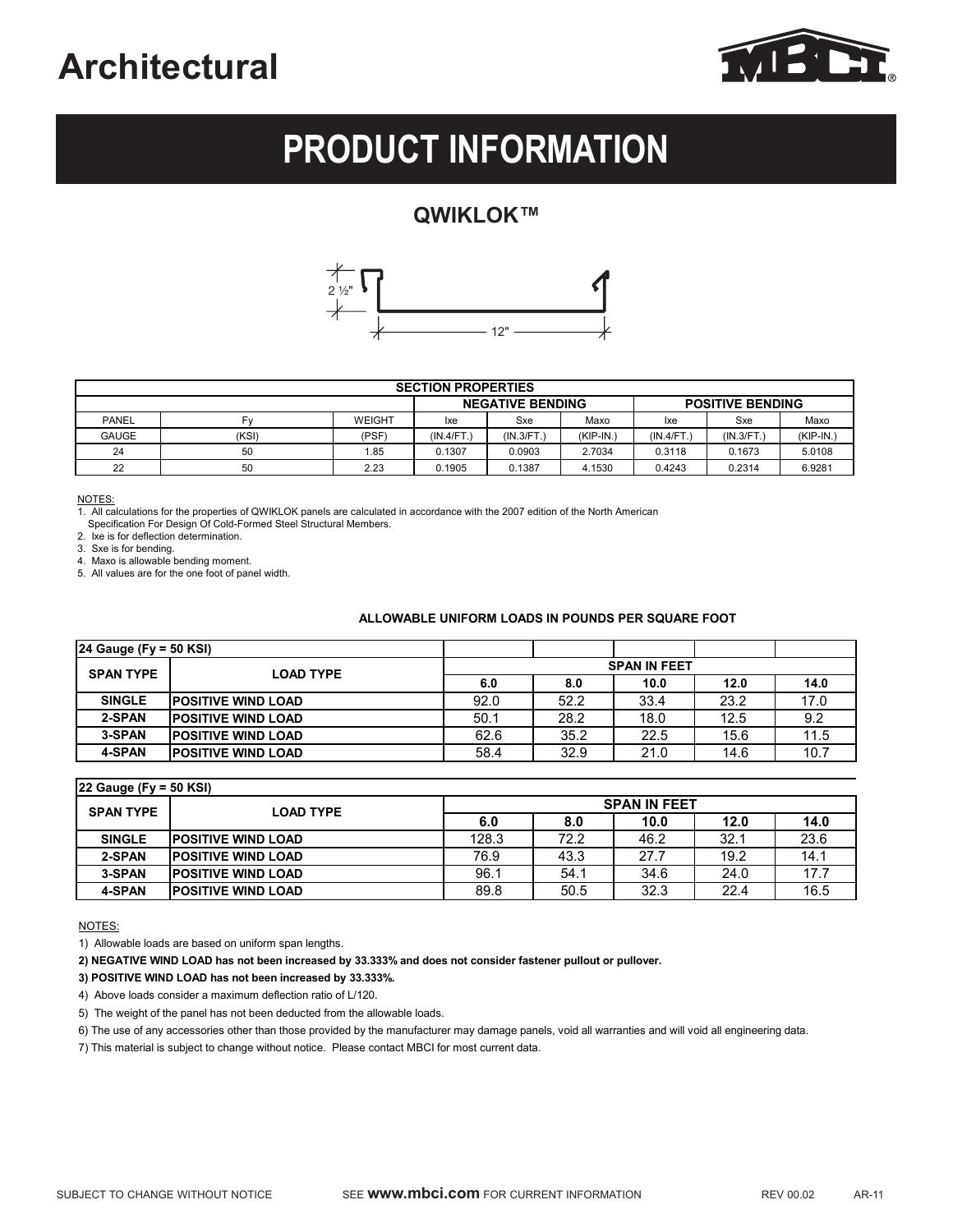

# **PRODUCT INFORMATION**

### **ARTISAN® L12**





| <b>SECTION PROPERTIES</b>                          |       |               |            |           |             |            |            |             |  |  |  |
|----------------------------------------------------|-------|---------------|------------|-----------|-------------|------------|------------|-------------|--|--|--|
| <b>NEGATIVE BENDING</b><br><b>POSITIVE BENDING</b> |       |               |            |           |             |            |            |             |  |  |  |
| PANEL                                              | Fv    | <b>WEIGHT</b> | lxe        | Sxe       | Maxo        | lxe        | Sxe        | Maxo        |  |  |  |
| <b>GAUGE</b>                                       | (KSI) | (PSF)         | (IN.4/FT.) | (IN.3/FT. | $(KIP-IN.)$ | (IN.4/FT.) | (IN.3/FT.) | $(KIP-IN.)$ |  |  |  |
| 24                                                 | 50    | 1.31          | 0.0270     | 0.0309    | 0.9248      | 0.0178     | 0.0296     | 0.8871      |  |  |  |
| 22                                                 | 50    | 1.65          | 0.0374     | 0.0428    | .2821       | 0.0252     | 0.0441     | 1.3199      |  |  |  |

#### **NOTES:**

1. All calculations for the properties of Artisan L12 panels are calculated in accordance with the 2001 edition of the North American Specification For Design Of Cold-Formed Steel Structural Members.

2. Ixe is for deflection determination.

3. Sxe is for bending.

4. Maxo is allowable bending moment.

5. All values are for one foot of panel width.

#### **ALLOWABLE UNIFORM LOADS IN POUNDS PER SQUARE FOOT**

| [24 Gauge (Fy = 50 KSI) |                           |       |       |      |                     |      |      |      |
|-------------------------|---------------------------|-------|-------|------|---------------------|------|------|------|
|                         |                           |       |       |      | <b>SPAN IN FEET</b> |      |      |      |
| <b>SPAN TYPE</b>        | <b>LOAD TYPE</b>          | 2.0   | 2.5   | 3.0  | 3.5                 | 4.0  | 4.5  | 5.0  |
| <b>SINGLE</b>           | <b>POSITIVE WIND LOAD</b> | 147.9 | 94.6  | 57.6 | 36.3                | 24.3 | 17.1 | 12.4 |
| 2-SPAN                  | <b>POSITIVE WIND LOAD</b> | 142.2 | 92.3  | 64.6 | 47.7                | 36.6 | 29.0 | 23.5 |
| 3-SPAN                  | <b>POSITIVE WIND LOAD</b> | 174.9 | 114.1 | 80.1 | 59.2                | 45.5 | 32.2 | 23.5 |
| 4-SPAN                  | <b>POSITIVE WIND LOAD</b> | 164.2 | 106.9 | 75.0 | 55.4                | 42.6 | 33.7 | 24.9 |

| 22 Gauge (Fy = 50 KSI) |                           |                     |       |       |      |      |      |      |  |  |
|------------------------|---------------------------|---------------------|-------|-------|------|------|------|------|--|--|
| <b>SPAN TYPE</b>       | <b>LOAD TYPE</b>          | <b>SPAN IN FEET</b> |       |       |      |      |      |      |  |  |
|                        |                           | 2.0                 | 2.5   | 3.0   | 3.5  | 4.0  | 4.5  | 5.0  |  |  |
| <b>SINGLE</b>          | <b>POSITIVE WIND LOAD</b> | 200.0               | 140.8 | 81.6  | 51.4 | 34.4 | 24.2 | 17.6 |  |  |
| 2-SPAN                 | <b>POSITIVE WIND LOAD</b> | 200.0               | 136.1 | 95.0  | 69.8 | 53.4 | 42.2 | 34.2 |  |  |
| 3-SPAN                 | <b>POSITIVE WIND LOAD</b> | 200.0               | 167.8 | 118.2 | 87.2 | 66.8 | 45.6 | 33.3 |  |  |
| 4-SPAN                 | <b>POSITIVE WIND LOAD</b> | 200.0               | 157.4 | 110.7 | 81.4 | 62.3 | 48.4 | 35.3 |  |  |

#### **NOTES:**

1. Allowable loads are based on uniform span lengths.

2. POSITIVE WIND LOAD is limited by bending, shear, combined shear & bending.

3. Above loads consider a maximum deflection ratio of L/180.

4. The weight of the panel has not been deducted from the allowable loads.

5. **THE ABOVE LOADS ARE NOT FOR USE WHEN DESIGNING PANELS TO RESIST WIND UPLIFT**

6. The use of any accessories other than those provided by the manufacturer may damage panels, void all warranties and will void all engineering data.

7. Please contact manufacturer or manufacturer's website for most current allowable wind uplift loads.

The Engineerigng data contained herein is for the expressed use of customers and design professionals. Along with this data, it is recommended that the design professional have a copy of the most current version of the North American Specification for the Design of Cold-Formed Steel Structural Members published by the American Iron and Steel Institute to facilitate design. This Specification contains the design criteria for cold-formed steel components. Along with the Specification, the designer should reference the most current building code applicable to the project jobsite in order to determine enviromental loads. If further information or guidance regarding cold-formed design practices is desired, please contact the manufacturer.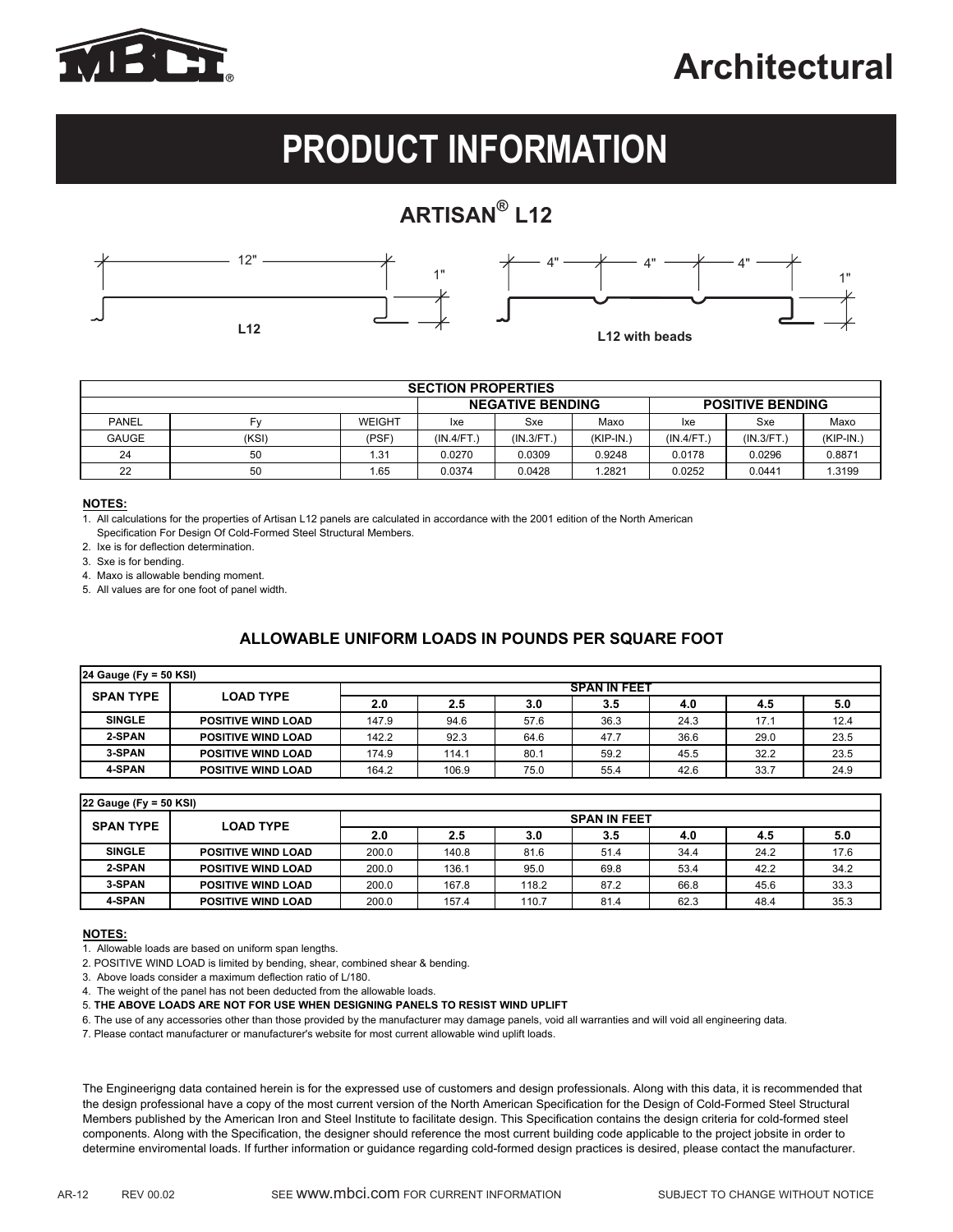

# **PRODUCT INFORMATION**

### **GALVALUME® PLUS COATED SHEET STEEL SPECIFICATIONS**

**A. PRODUCT NAME**

Galvalume® Plus Sheet Steel.

#### **B. MANUFACTURER**

Bethlehem Steel Corporation - Bethlehem, Pennsylvania.

- **C. PRODUCT DESCRIPTION**
	- 1. COATING

 "Galvalume® Plus" is the trade name for a patented sheet steel product having a coating of corrosion resistant aluminum-zinc alloy applied by a continuous hot dipping process. The alloy coating of aluminum and zinc combines the best properties of both metals. It has the corrosion resistance, high-temperature oxidation resistance, and heat reflectivity characteristic of aluminum coatings, with the formability and galvanic protection of cut edges characteristic of zinc coatings.

2. BASIC USE

Galvalume<sup>®</sup> Plus sheet, both bare and painted, is intended for applications where superior corrosion resistance is required, as in roofing, siding, and pre-engineered buildings.

3. LIMITATIONS

 Based on our experience to date, we recommend against (a) contact of Galvalume® Plus sheet with either lead or copper, (b) exposure of Galvalume® Plus sheet to water rundown from copper or lead, and (c) use of Galvalume® Plus sheet in harsh chemical or agricultural environs.

#### **D. TECHNICAL DATA**

#### 1. COATING

 The composition of the Galvalume® Plus sheet coating is typically 55% aluminum, 1.6% silicon and the balance zinc, nominal percentages by weight. The product is described in ASTM Specification A792 and is available in two coating classes:

- a) ÄSTM Designation AZ50 Triple Spot, Average Minimum Ounces/Square Foot-.50; Single Spot, Average Minimum Ounces/ Square Foot–.43.
- b) ASTM Designation AZ55 Triple Spot, Average Minimum Ounces/Square Foot–.55; Single Spot, Average Minimum Ounces/ Square Foot–.50.

 A nominal coating weight of .50 ounces/square foot (total both sides) is equivalent to .8 mil thickness on each side. The coating is available as regular spangle or extra smooth surface, with or without chemical treatment. An oil coating may also be specified.

2. ATMOSPHERIC CORROSION RESISTANCE

 Based on 20-year atmospheric test results, it is estimated that Galvalume® Plus (AZ50) sheet will outlast G90 galvanized by two to four times in marine, industrial and rural atmospheres. When compared to aluminum coated sheet steel, Galvalume Plus sheet has superior corrosion resistance at sheared edges in industrial and rural environments, and much better resistance to crevice corrosion in marine environments.

3. SALT SPRAY CORROSION RESISTANCE

With cut edges protected, the coating on Galvalume® Plus sheet steel (AZ50) lasts five to ten times longer than the coating on G90 galvanized. In salt spray tests conducted with bare cut edges exposed, the corrosion resistance is typically three to four times that of G90 galvanized.

4. HIGH TEMPERATURE BEHAVIOR

 Galvalume® Plus sheet can be used at temperatures up to 600˚F without discoloration and up to 1250˚F without heavy oxidation and scaling.

5. FORMABILITY

 Galvalume® Plus sheet can be formed about as readily as continuously annealed galvanized sheet. Lock forming and roll forming are readily accomplished.

6. PAINTABILITY

Properly pretreated Galvalume® Plus sheet has excellent paint adhesion. Bethlehem has approved specific pretreatment and primer systems which should be used to provide optimum long-term outdoor performance. The conditions of treatment, concentration, temperature, and time should be determined for each application to obtain the best paint-bonding properties and avoid excessive attack on the Galvalume Plus coating. Bethlehem's *Specification for Prepainting Galvalume® Plus Sheet* which contains approved pretreatments and primer systems is available on request.

#### **E. INSTALLATION**

Galvalume<sup>®</sup> Plus sheet can be handled the same as aluminum or zinc coated sheet steel. When using bare Galvalume® Plus in aesthetic architectural applications, cotton gloves must be worn during handling and installation. Body oil can produce black marks on the panel that cannot be removed, which may result in an unacceptable installation. Fasteners and other component parts should have equivalent corrosion resistance. Galvalume® Plus sheet steel joints can be effectively closed using appropriate sealants such as neutral silicone rubber, butyl rubber and styrene butadiene. Soldering is not recommended.

#### **F. WARRANTY**

A warranty is available upon written request for bare and prepainted Galvalume® Plus sheet when used for roofing and/or siding.

#### **G. MAINTENANCE**

Properly installed Galvalume<sup>®</sup> Plus sheet requires no maintenance. Galvalume<sup>®</sup> Plus sheet, like galvanized, is subject to wet storage staining and turns gray to black if moisture is trapped between coil laps, cut length sheets, or roll formed parts during shipping and stor-<br>age. The mill treats Galvalume® Plus sheet to retard wet storage staining (unless precautions to keep Galvalume® Plus sheet dry in transit, in storage, and at work sites.

\*Galvalume Plus® is a trademark of BIEC International Inc.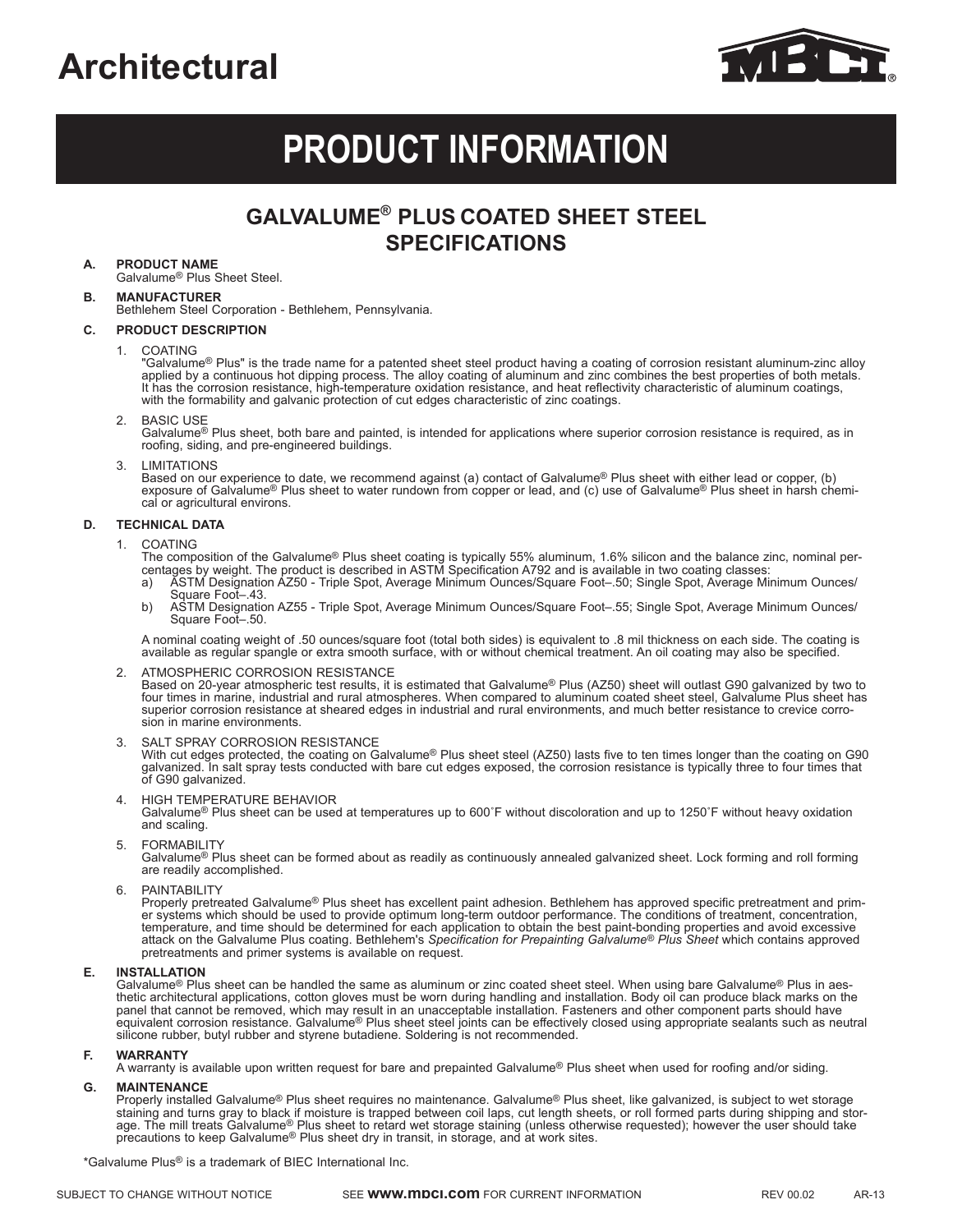

# **PRODUCT INFORMATION**

## **Signature® 200 SPECIFICATIONS**

#### **SPECIFICATIONS**

#### **Product Name**

Signature® 200, a premium coating with proven, proprietary polymer and premium pigments.

#### **Product Description**

*Uses:*Signature® 200 is a factory-applied and ovenbaked protective coating used on GALVALUME<sup>®</sup>,<br>qalvanized steel or aluminum substrate. steel or aluminum substrate. Signature® 200 combines excellent physical characteristics and aesthetic values for metal panels and components. Its uses in architectural, industrial, commercial, residential and institutional metal construction are numerous. Signature® 200 coatings are formulated for hardness and flexibility, making it a versatile and durable coating system when applied over a proprietary, corrosionresistant primer.

**Limitations:** Since Signature<sup>®</sup> 200 coatings require baking to cure, they cannot be field applied. Signature® 200 coatings are not approved for use on hot or cold rolled bare steel substrates intended for exterior exposure.

*Composition and Materials:* Signature® 200 is a thermoset coating consisting of a proprietary<br>polyester resin modified by silicone resin intermediate. Signature® 200 uses premium,

proven-durability ceramic pigments which give superior exterior protection and resistance to chemical corrosion and ultraviolet radiation.

**Color:** Signature<sup>®</sup> 200 coatings are available in a wide range of standard, field-proven colors. Special colors are available (minimum quantity requirements may apply) if approved by manufacturer. Polar White may not meet these<br>specifications – please inquire.

#### **Installation**

The Signature® 200 system is factory applied over metal substrates using the coil coating process. Surfaces shall be chemically cleaned and pretreated<br>according to manufacturers' specifications to remove contaminants and provide acceptable corrosion resistance. Total dry film thickness of topcoat (Signature® 200 protective coating and primer) is within the 0.9 - 1.05 range for coil coated applications. The pretreated substrate is primed with 0.2 - 0.25 mil of a high performance primer. The Signature® 200 protective coating is applied over the primed substrate at 0.7 - 0.8 mil. The

Signature® 200 systems incorporate outstanding exterior durability, while affording superior coil line application and post-forming capabilities.

#### **Warranty**

The Signature® 200 warranty is backed by the strictest<br>production specifications and is one of the strongest in the industry. Details and further information are available by contacting the manufacturer.

#### **Maintenance**

The factory applied finish of Signature® 200 is baked-on coating designed to give trouble-free performance for years with little service required. However, mild detergents and/or mineral spirits are recommended for removal of surface dust and airborne chemical deposits. Air-dry touch-up paints are also available for repair of minor scratches.

#### **Technical Assistance**

Complete technical information and literature is available from manufacturer.

Signature® is a registered trademark of NCI Group, Inc. KYNAR® 500 is a registered trademark of Arkema, Inc. HYLAR® 5000 is a registered trademark of Solvay Solexis. GALVALUME® is a registered trademark of BIEC International Inc.

| <b>PHYSICAL PROPERTIES</b>                                                                                                                           |                                                                      |                                                            |  |  |  |  |  |
|------------------------------------------------------------------------------------------------------------------------------------------------------|----------------------------------------------------------------------|------------------------------------------------------------|--|--|--|--|--|
| <b>PROPERTY</b>                                                                                                                                      | <b>VALUE</b>                                                         | <b>TEST DESIGNATION</b>                                    |  |  |  |  |  |
| Gloss $@60°$<br><b>Film Hardness</b><br><b>Impact Resistance, 3x Metal Thickness</b>                                                                 | $20 - 80$<br>F-Min (Eagle Turg.)<br>No Adhesion Loss                 | ASTM D523<br>ASTM D3363<br>ASTM D2794                      |  |  |  |  |  |
| <b>Cross-Hatch Adhesion</b>                                                                                                                          | No Adhesion Loss                                                     | ASTM D3359                                                 |  |  |  |  |  |
| <b>Formability: T-Bend</b><br>Abrasion Resistance, Falling Sand                                                                                      | (1) Acceptable<br>$35 \pm 5$ Liters                                  | ASTM D4145<br>ASTM D968                                    |  |  |  |  |  |
| <b>ACCELERATED TESTS:</b><br>Humidity, 1,000 hrs.<br>Dew Cycle Weatherometer, 200 Total Hours<br>Salt Spray, 1,000 hrs.<br><b>Chemical Spot Test</b> | (2) Acceptable<br>(4) Acceptable<br>(3) Acceptable<br>(5) Acceptable | ASTM D2247<br>ASTM D3361<br><b>ASTM B117</b><br>ASTM D1308 |  |  |  |  |  |
| (1) 2T to 4T, No loss of adhesion.<br>$\mathcal{L}(\mathbf{C})$ . All $\mathbf{C}$ is the Helphands of $\mathbf{C}$                                  |                                                                      |                                                            |  |  |  |  |  |

(2) No field blisters.

(3)  $\leq$ % inch creep from scribe, few blisters, rating of 8.

(4) Chalk rating no less than 8. Color change, no more than 5∆E Hunter units.

(5) 10% Hydrocoloric acid solution 24 hours no visible changes. 25% sodium hydroxide 1 hour test no visible change.

Descriptions and specifications contained herein were in effect at the time this publication was approved for printing. MBCI reserves the right to discontinue products at any time or change specifications and/or designs without notice and without incurring obligation.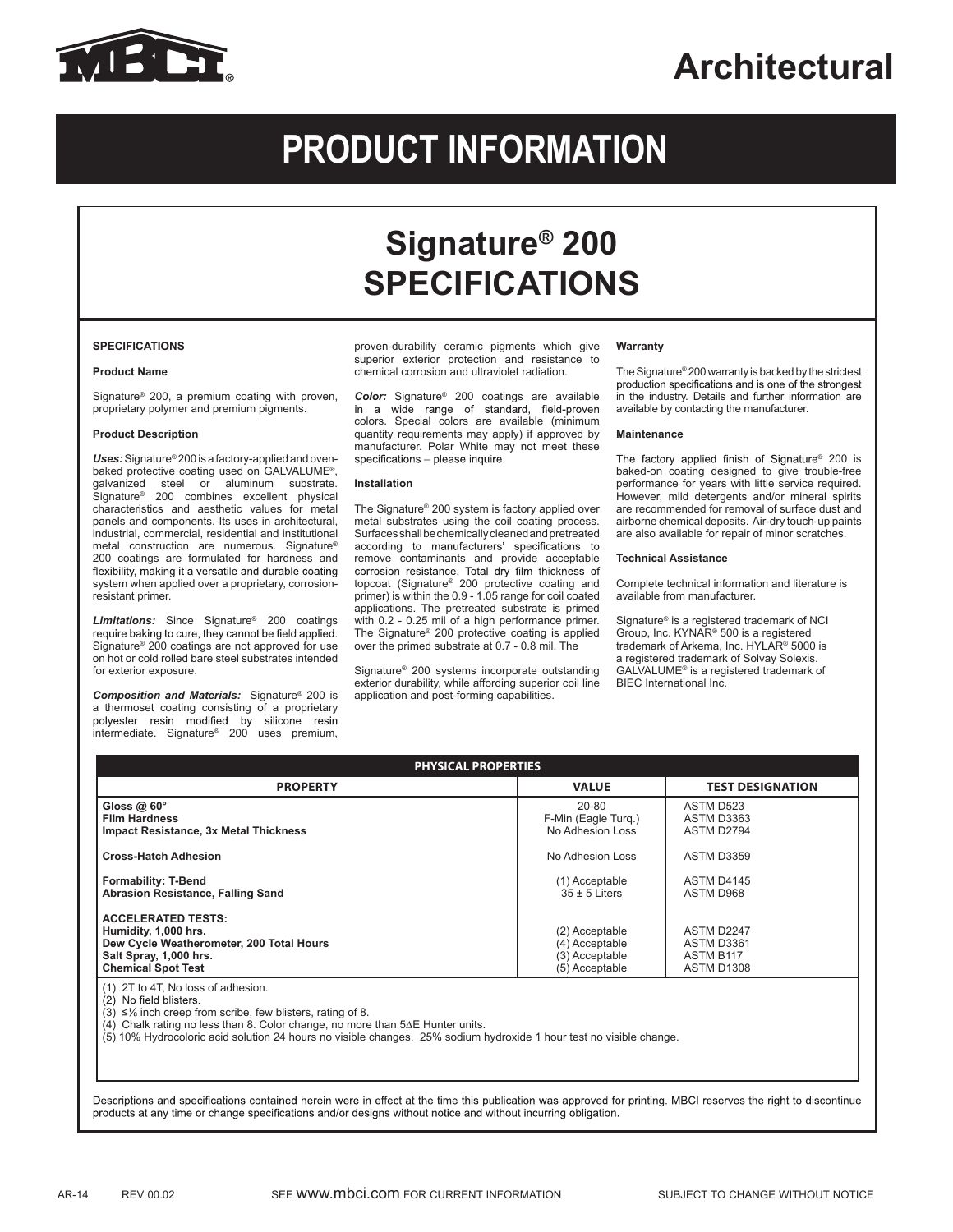

# **PRODUCT INFORMATION**

### **Signature® 300 and Signature® 300 Metallic SPECIFICATIONS**

#### . **SPECIFICATIONS**

#### **Product Name**

Signature® 300 and Signature® 300 Metallic, a premium fluoropolymer low gloss coating, produced with KYNAR® 500 or HYLAR® 5000 resin.

#### **Product Description**

**Basic Uses:** Signature® 300 coatings are specified by leading architects and used by manufacturers of metal curtain wall and other building products as a long-life exterior finish for aluminum, galvanized steel and Galvalume®. The liquid coating is factory applied and oven baked on properly prepared and primed substrates. Signature® 300 coatings typically are used as exterior wall, spandrel paneling and column covers. The building components can be post-formed from pre-coated coil stock.

*Limitations:* Since Signature<sup>®</sup> 300 coatings require baking to cure, they cannot be field applied. Signature<sup>®</sup> 300 coatings are not approved for use on hot or cold rolled bare steel substrates intended for exterior exposure.

*Composition and Materials:* Signature® 300 coatings are based on 70% KYNAR® 500 or HYLAR® 5000 PVDF<br>fluoropolymer resin. They also are formulated with highly durable pigments and solvents blended for optimum application properties.

**Color:** Signature® 300 coatings are available in a wide range of standard, field-proven colors. Special colors are available (minimum quantity requirements may apply) if approved by manufacturer.

#### **Technical Data**

See Chart Below.

#### **Installation**

Signature® 300 coatings may be coil coated on HDG steel, Aluminum or Galvalume® substrates that have been pretreated and primed according to manufacturer specifications. The entire system is applied in the factory and oven baked. Topcoat dry film thicknesses are within the 0.9-1.1 mil range (Note: which refers to the combination of primer and the Signature® 300 protective coating) for coil coated applications. The pretreated substrate is primed with 0.2 - 0.30 mil of a high performance primer. The Signature® 300 protective coating is applied over the primed substrate at 0.7 - 0.8 mil. The flexibility of the system permits coilcoated stock to be post-formed by either a roll former or press brake. All applicators of Signature® 300 coatings must have the approval of manufacturer. A list of approved applicators is available upon request.

#### **Warranty**

The Signature<sup>®</sup> 300 warranty is backed by the strictest production specifications and is one of the strongest in the industry. Details and further information are available by contacting manufacturer.

#### **Maintenance**

Signature® 300 coatings are virtually maintenance free and non-staining. If necessary, surface residue may be removed by conventional cleaning solvents or detergents. Minor scratches may be touched-up with a specially formulated, field-applied coating of the same color.

Signature® 300 coatings can be used in conjunction with conventional sealants and caulking compounds. Mortar, plaster, etc. will neither adhere to nor stain the surface.

#### **Technical Assistance**

Complete technical information and literature is available from manufacturer

Signature® is a registered trademark of NCI Group, Inc. KYNAR® 500 is a registered trademark of Arkema, Inc. HYLAR® 5000 is a registered trademark of Solvay Solexis. GALVALUME® is aregistered trademarkof BIEC International Inc.

#### **TECHNICAL DATA**

| <b>PHYSICAL PROPERTIES Signature® 300</b>                                                             |                                                    |                                                                                |  |  |  |  |  |
|-------------------------------------------------------------------------------------------------------|----------------------------------------------------|--------------------------------------------------------------------------------|--|--|--|--|--|
| <b>Property</b>                                                                                       | Value                                              | <b>Test Designation</b>                                                        |  |  |  |  |  |
| Gloss $@85^\circ$<br><b>Film Hardness</b><br>Impact Resistance, .5" Ball Indenter, 3x Metal Thickness | $8 - 15$<br>HB-Min (Eagle Turg.)<br>(8) Acceptable | ASTM D523<br>ASTM D3363 (NCCA II-12) (2)<br>ASTM D2794                         |  |  |  |  |  |
| Formability:<br>180° bend around 1/8" mandrel<br><b>Adhesion</b><br>Abrasion Resistance, Falling Sand | (1) Acceptable<br>(2) Acceptable<br>67 Liters      | ASTM D522<br><b>ASTM D3359 (NCCA II-5)</b><br>ASTM D968                        |  |  |  |  |  |
| Accelerated Weathering, 5,000 hrs. exposure<br>Humidity, 3,000 hrs.<br>Salt Spray, 2,000 hrs.         | (3) Acceptable<br>(4) Acceptable<br>(5) Acceptable | ASTM D4587, G53, or G154<br>ASTM D2247, Apparatus A1<br>ASTM B117 (NCCA III-2) |  |  |  |  |  |
| Cyclic Salt Fog/UV exposure, 3,000 hrs.<br><b>Chemical Spot Test</b>                                  | (6) Acceptable<br>(7) Acceptable                   | ASTM D5894<br><b>ASTM D1308</b>                                                |  |  |  |  |  |
| $(4)$ No outdones of arasking and no loss of adhesian to the naint of motal muture                    |                                                    |                                                                                |  |  |  |  |  |

(1) No evidence of cracking, and no loss of adhesion to the point of metal rupture.<br>(2) No removal of finish after 1/16-inch cross-hatching to bare metal, to impact limits or point of metal rupture.

(3) No cracking, peeling, blistering, loss of adhesion or corrosion of base metal. Chalk rating of 8 per ASTM D4214. Color change less than 5∆E per ASTM D2244.

(4) Rating of 10, no blistering, cracking, creepage or corrosion per ASTM D1654.

(5) No more than 5/32-inch average creepage from scribed line rating of 7, field test rating of 8 per ASTM D1654.

(6) No more than 1/32-inch creepage from scribed line, rating of 8. No blistering, rating of 10 per ASTM D1654.

(7) 10% Hydrocoloric acid solution 24 hours no visible changes. 25% sodium hydroxide 1 hour test no color change, no blistering.

(8) Reverse impact and direct impact, no cracking or loss of adhesion.

Descriptions and specifications contained herein were in effect at the time this publication was approved for printing. We reserve the right to discontinue products at any time or change specifications and/or designs without notice and without incurring obligation.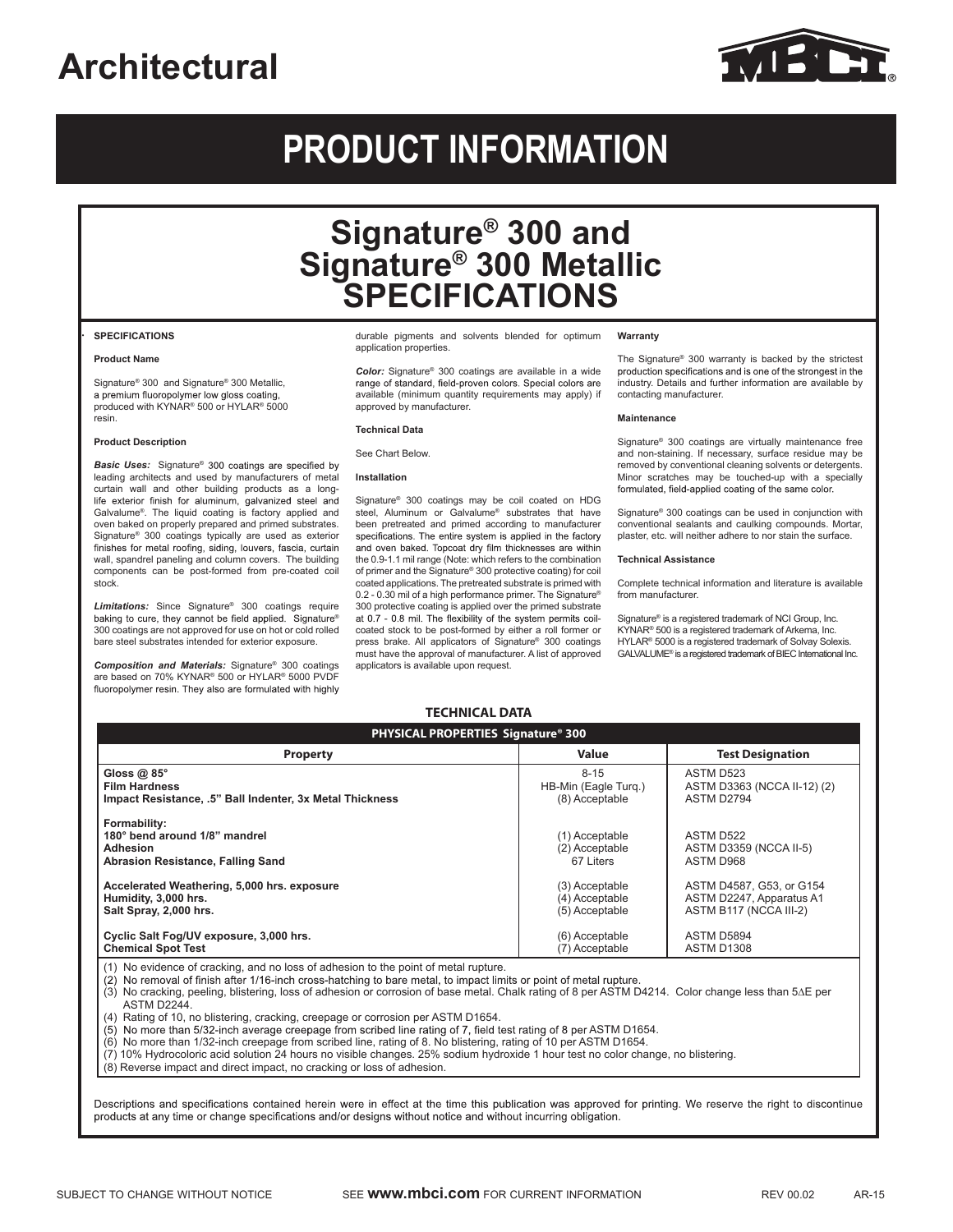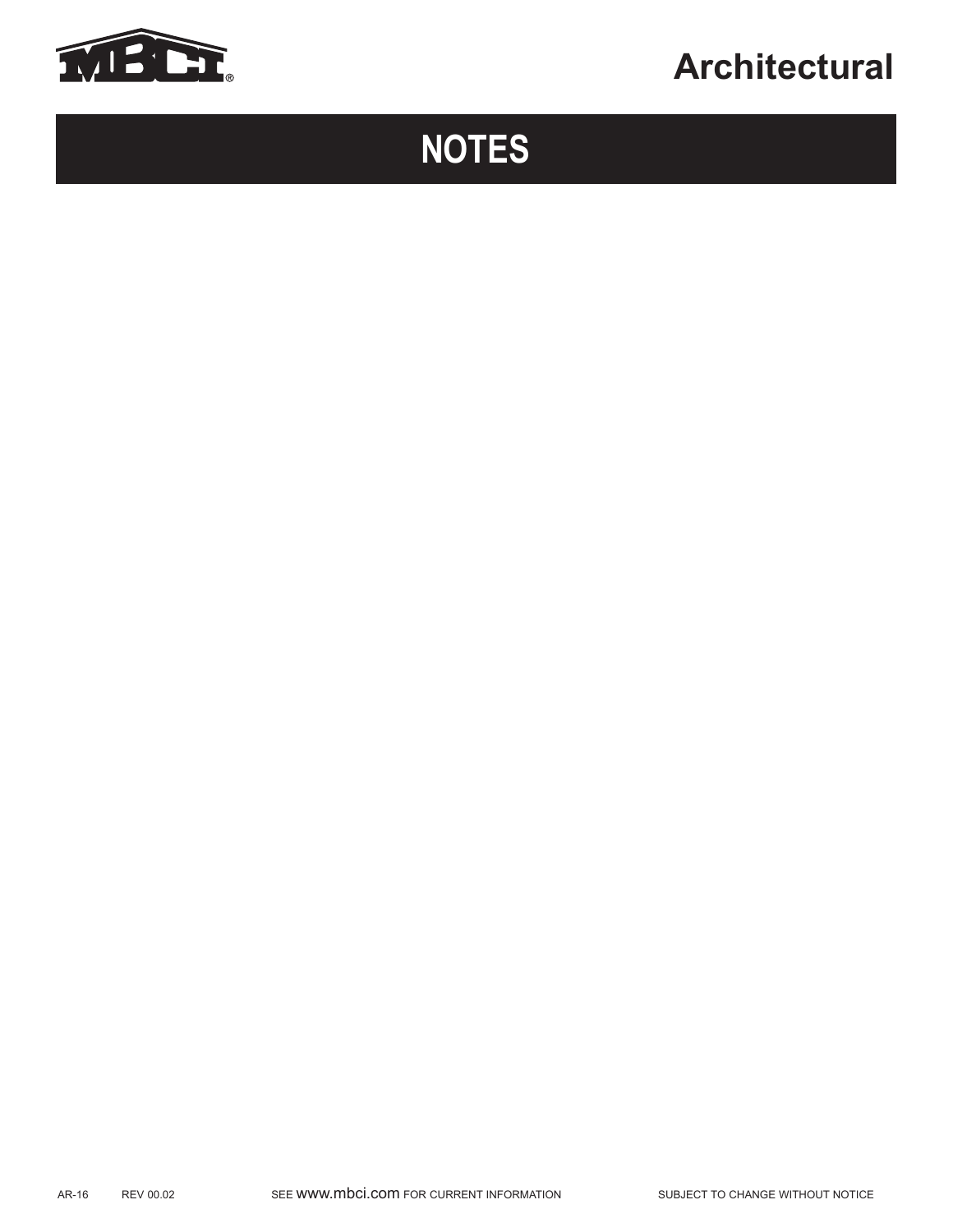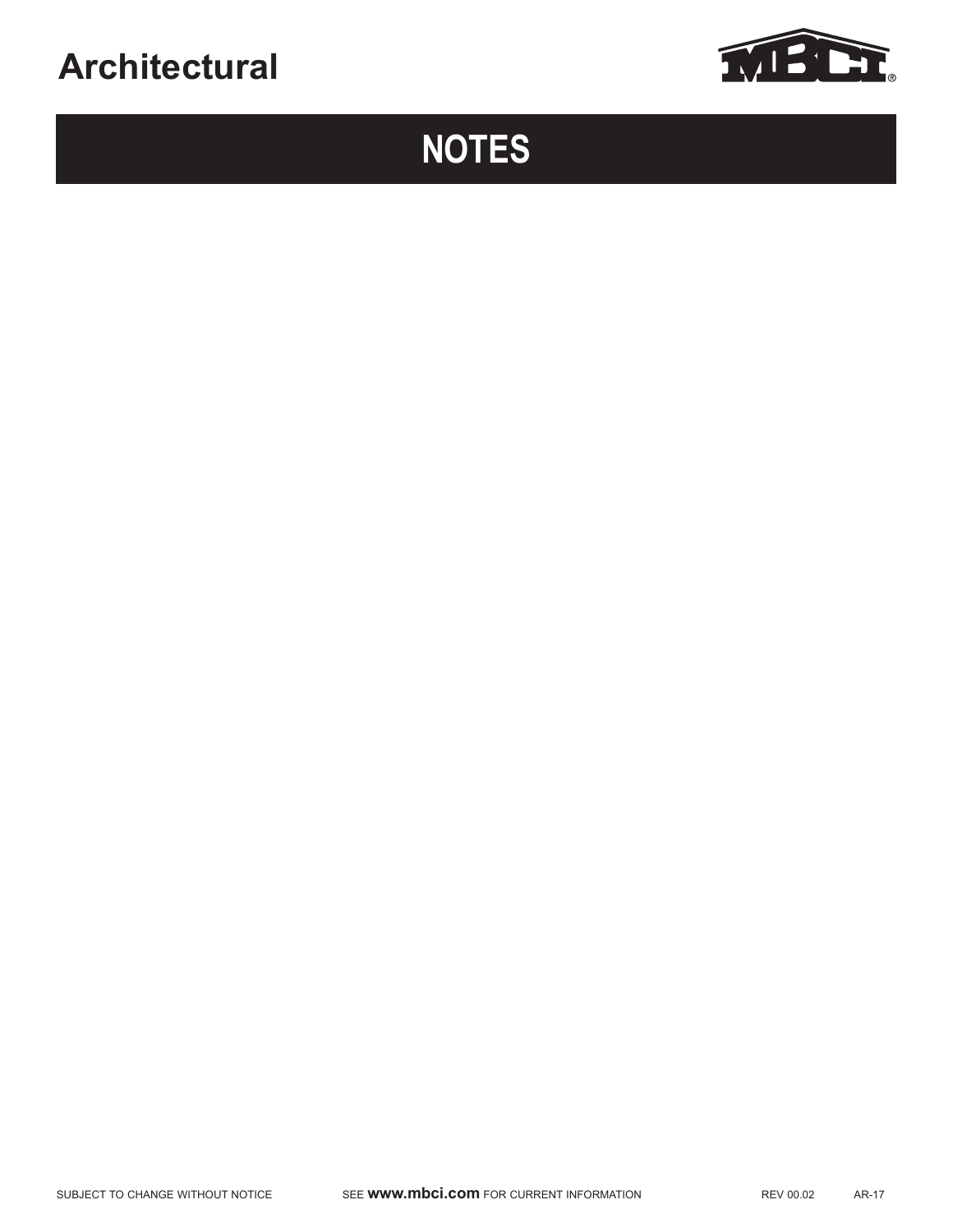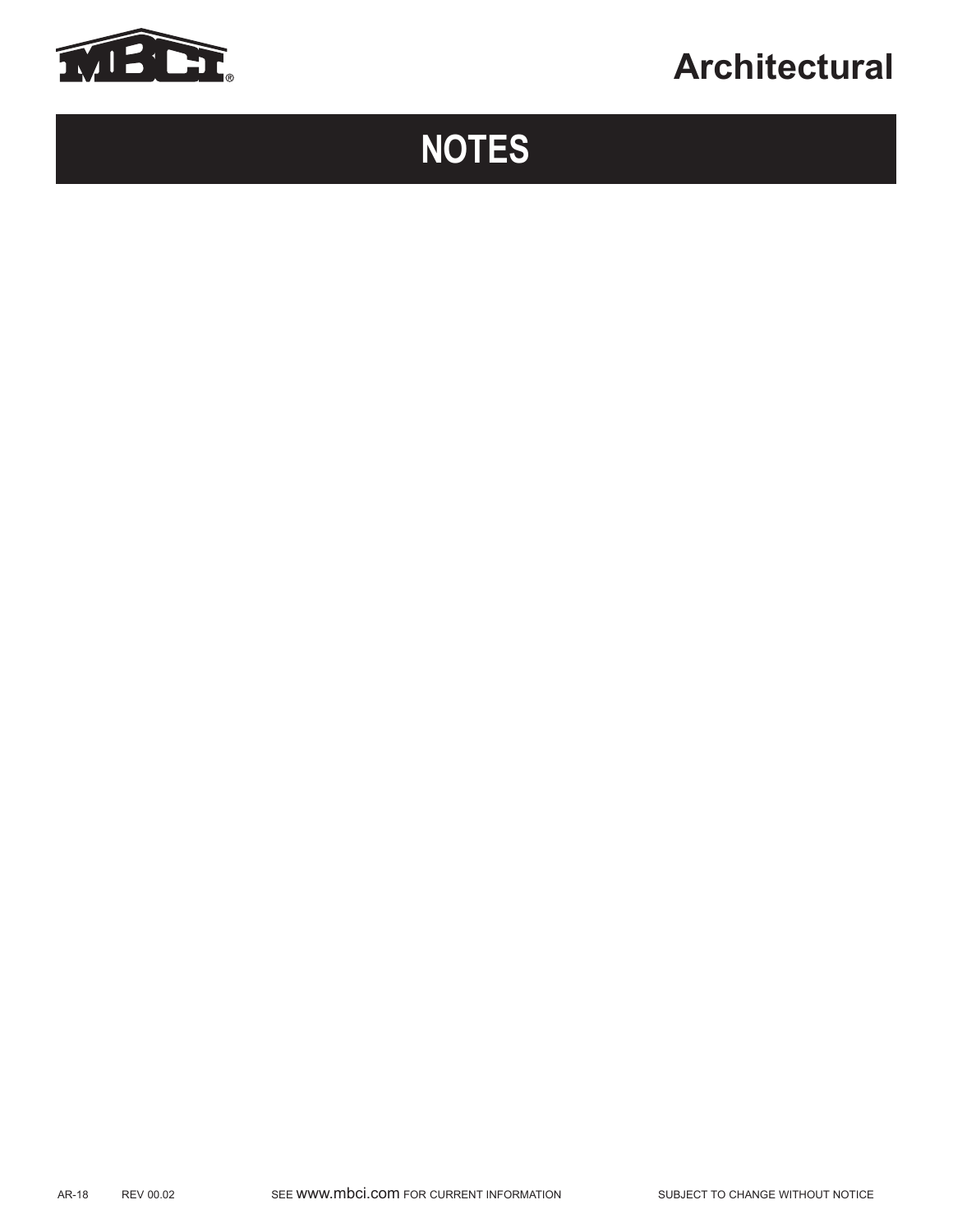